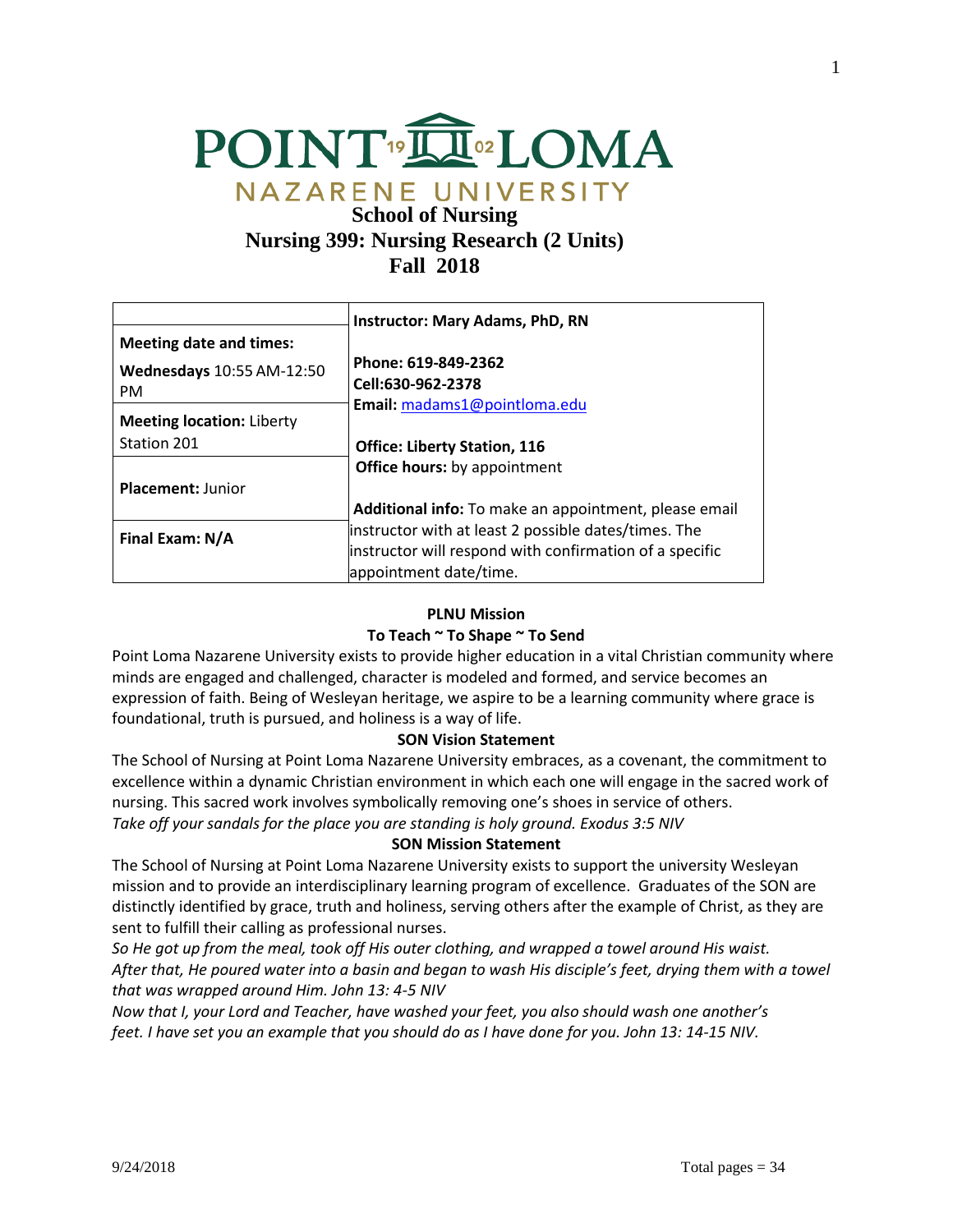**Faculty reserves the right to make necessary schedule changes to this syllabus as the semester progresses**. **Every attempt will be made to minimize the inconvenience to the student**. In the event of a change to the syllabus, students will be notified of changes via Canvas announcement section and. or email notification, in a timely manner.

# **COURSE DESCRIPTION**

A study of activities and processes involved in investigating a selected nursing problem. Includes individual or small group work in the use of beginning level research methods. Quantitative and qualitative methods are examined.

Prerequisite(s): [WRI 110](http://catalog.pointloma.edu/content.php?catoid=8&navoid=873#tt4936) (or [WRI 115](http://catalog.pointloma.edu/content.php?catoid=8&navoid=873#tt2740) [/WRI 116](http://catalog.pointloma.edu/content.php?catoid=8&navoid=873#tt5132) or [WRI 120\)](http://catalog.pointloma.edu/content.php?catoid=8&navoid=873#tt7544), [MTH 203](http://catalog.pointloma.edu/content.php?catoid=8&navoid=873#tt9011) and Junior standing in Nursing program.

Note: A minimum grade of "C" must be achieved in all co-requisite courses in order to progress in the program.

Concurrent: [NSG 340](https://catalog.pointloma.edu/preview_entity.php?catoid=28&ent_oid=1772&returnto=1766#tt1359) and [NSG 341](https://catalog.pointloma.edu/preview_entity.php?catoid=28&ent_oid=1772&returnto=1766#tt5456)

# **PROGRAM VALUES & COURSE LEARNING OUTCOMES PROGRAM & COURSE LEARNING OUTCOMES (PLOs & CLOs)**

Upon completion of this program, students will be able to achieve

- Program Learning Outcomes (blue)
- Theory Course Learning Outcomes (apricot)
- 2008 American Association of Colleges of Nursing: The Essentials of Baccalaureate Education (BSN Essentials)
- Public Health California Code of Regulations: Qualifications and Requirements (PHCCR)

#### **NSG399 : Nursing Research**

- **I. Inquiring Faithfully - Student will demonstrate knowledge, skill and behavior of the evidence-based practice of nursing which integrates growth in reasoning, analysis, decision-making and the application of theory with the goal of advocating for others and/or self. This includes holistic nursing skills and the nursing process.**
- A. Initiate dialogue regarding current practice to improve healthcare. BSN Essentials II, III, IV, VI, IX
- B. Demonstrate use of evidence-based practices as an advocate for self and others BSN Essentials III, IV, VI, IX
- C. Promotes positive client outcomes using evidence-based data. BSN Essentials II, III, IV, VI, IX
- D. Provide holistic care by considering all of the client needs (e.g. physical, psychosocial ,spiritual, environmental) including family in a multicultural community. BSN Essentials I, III, IV, VI, VII, VIII, IX
- **E.** Engage in self-care practices that facilitates optimal care of clients. BSN Essentials I, V, VI, IX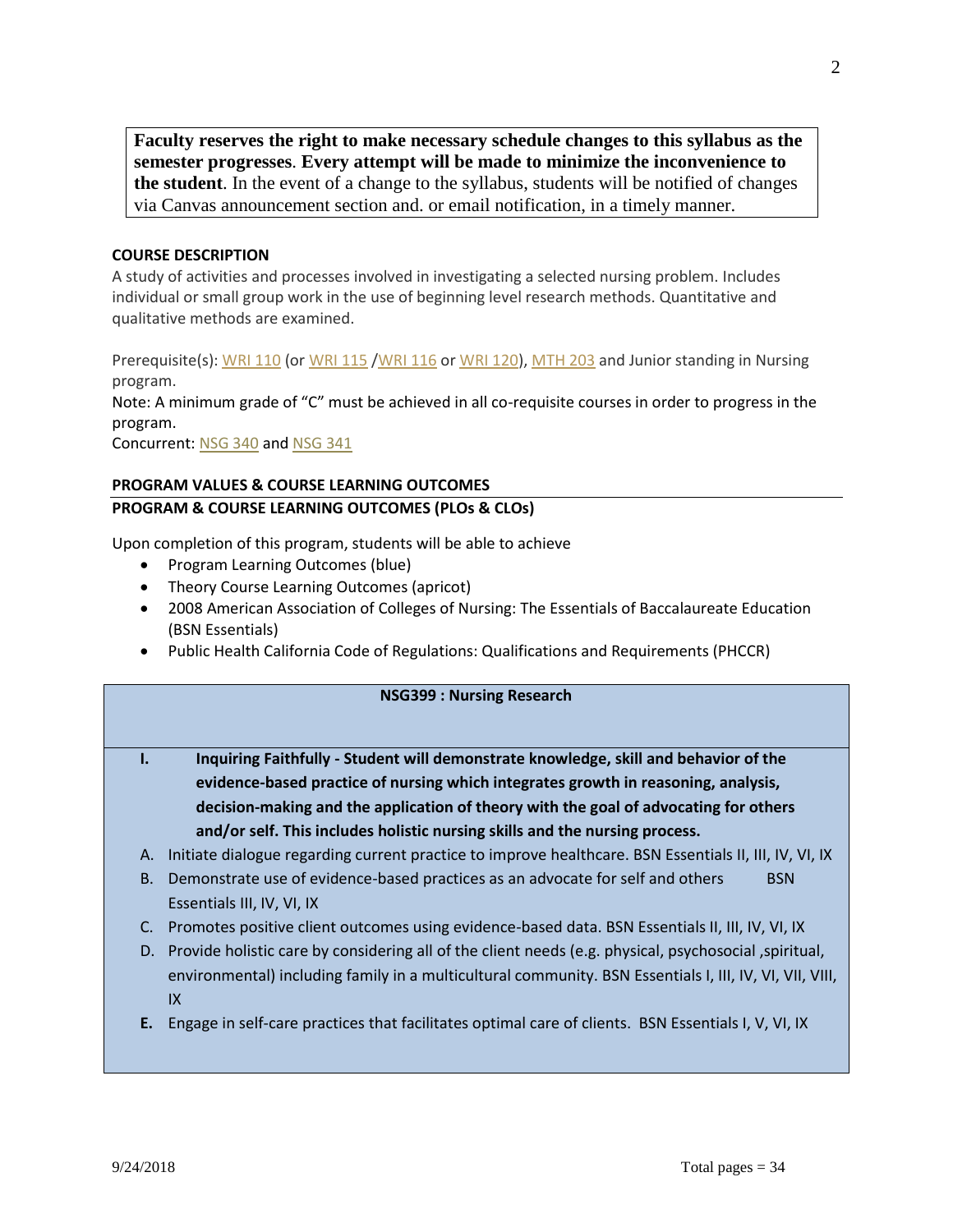**Course Learning Outcomes:**

- **1. Discusses the steps of the evidence based process in the care of adult patient with multiple complex diseases. (PLO 1, QSEN EBP1)**
- **2. Examines current literature to develop clinical questions (PLO2, QSEN EBP 2)**
- **3. Appraise evidence related to the selected clinical practice problem (PLO 1, 2, QSEN EBP1, 3)**
- **4. Present an evidence based practice project ( PLO 3)**

**II. CARING Faithfully: The student will embrace a calling to the ministry of compassionate care for all people in response to God's grace, which aims to foster optimal health and bring comfort in suffering and death.**

- A. Demonstrate compassionate care to all people while mirroring Christ's love for all BSN Essentials IV, VI, VII, IX
- B. Partner with the community to establish a trusting relationship BSN Essentials II.VI, VII, IX
- C. Demonstrate ethics and values consistent with the practice of professional nursing BSN Essentials V, VI, VII, VIII, IX

#### **Course Learning Outcomes:**

- **1. Examine the relational aspects of care / research within the context of culturally diverse patients and families. (PLO 1, QSEN EBP 4)**
- **2. Examine various Codes of Ethics related to nursing research (PLO 2)**

**III. COMMUNICATING Faithfully: The student will actively engage in the dynamic interactive process that is intrapersonal and interpersonal with the goal of advocating for others and/or self. This includes effective, culturally appropriate communication conveys information, thoughts, actions and feelings through the use of verbal and nonverbal skills.**

- A. Engage in active listening to promote therapeutic relationships
- BSN Essentials II, III, IV, VI, VII, IX

 B. Demonstrate effective verbal and nonverbal communication skills to provide patient care. BSN Essentials II, III, IV, VI, VII, IX

- C. Dialogues with members of the healthcare team, including the patient to facilitate positive patient outcomes. BSN Essentials II, III, IV, VI, VII, IX
- D. Advocate for patients/families and self. BSN Essentials V, VI, VII
- E. Implements patient care while revering the diversity of patients, families and Communities. BSN Essentials II, III, V, VI, VII, IX

#### **Course Learning Outcomes:**

- **1. Utilize information technology in retrieving evidence (PLO 2, QSEN EBP 2)**
- **2. Develop an evidence based practice recommendation ( PLO 3 QSEN EBP 3)**
- **3. Disseminate outcome(s) of PICO question (PLO 2, 3,4, QSEN EBP 4)**

**IV. FOLLOWING Faithfully: Defined as claiming the challenge from Florence Nightingale that nursing is a "divine imposed duty of ordinary work." The nursing student will integrate the ordinary work by complying with and adhering to regulatory and professional standards (e.g. ANA Code of Ethics, the California Board of Registered Nursing, Scope of Nursing Practice, SON Handbook). This includes taking responsibility, being accountable for all actions and treating others with respect and dignity.**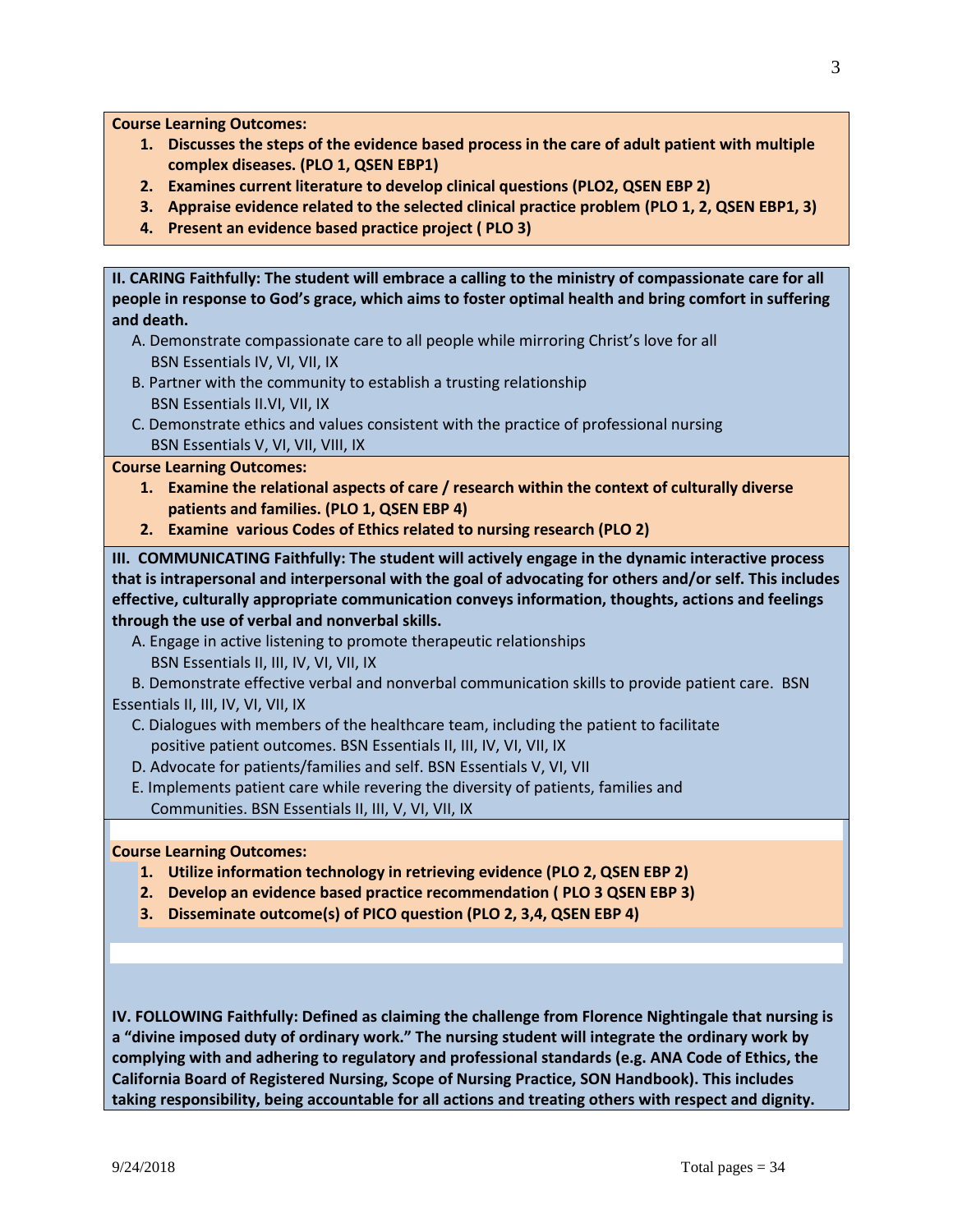| A. Engage in a professional practice environment that promotes nursing excellence                                                        |
|------------------------------------------------------------------------------------------------------------------------------------------|
| BSN Essentials I, III, IV, V, VI, VII, VIII, IX                                                                                          |
| B. Provides patient care within the boundaries designated by regulatory agencies,                                                        |
| professional practices and ethical standards of a Christian nurse                                                                        |
| BSN Essentials II, VI, VI, VII, VIII, IX                                                                                                 |
| C. Avail self of learning opportunities to initiate the life-long learning process                                                       |
| BSN Essentials III, IV, V, VI, VII, VIII, IX                                                                                             |
| <b>Course Learning Outcomes:</b>                                                                                                         |
| 1. Evaluate self and others within the group process (PLO 1, QSEN EBP 1)                                                                 |
| 2. Explain the role of the nurse in promoting evidence based practice (PLO 2 QSEN EBP 3)                                                 |
| Analyze the ethics of research as applied to research in various patient populations (PLO 3,                                             |
| <b>QSEN EBP 1)</b>                                                                                                                       |
| V. LEADING Faithfully: The student will incorporate a foundational relationship with Christ and others                                   |
| and embrace a willingness to serve others in the midst of life circumstances (e.g., illness, injustice,                                  |
| poverty). The student will role-model the need for "Sabbath Rest" as a means of personal renewal,                                        |
| and true care of the self, so that service to others is optimally achieved. The student will incorporate                                 |
| the characteristics of a servant leader including: humility, courage, forgiveness, discernment.                                          |
| A. Provide graceful service through compassionate response to others' needs                                                              |
| BSN Essentials II, IV, VI, VII, VIII, IX                                                                                                 |
| B. Demonstrate the principles of a servant leader as a reflection of Christ's love                                                       |
| BSN Essentials II, IV, V, VI, VII, VIII, IX<br>C. Exhibits patient advocacy that reflects sensitivity to diversity in a holistic manner. |
| BSN Essentials II, IV, V, VI, VII, VIII, IX                                                                                              |
|                                                                                                                                          |
| <b>Course Learning Outcomes:</b>                                                                                                         |
| 1. Participates in Scholarly day presentation (PLO 1, QSEN EBP 4)                                                                        |
| 2. Appraise how the results of scientific studies are the basis of practice decisions (PLO 2, QSEN                                       |
| <b>EBP 2)</b>                                                                                                                            |
| Discusses how the EBP process can be applied to future scholarly endeavors (PLO3, QSEN EBP                                               |
| 4)                                                                                                                                       |

# **COURSE CREDIT HOUR INFORMATION**

In the interest of providing sufficient time to accomplish the stated Course Learning Outcomes, this class meets the PLNU credit hour policy for a 2-unit class delivered over 15 weeks. Specific details about how the class meets the credit hour requirement can be provided upon request.

### **FINAL EXAMINATION POLICY**

Successful completion of this class requires taking the final examination **on its scheduled day**. The final examination schedule is posted on th[e Class Schedules](http://www.pointloma.edu/experience/academics/class-schedules) site. No requests for early examinations or alternative days will be approved.

# **PLNU COPYRIGHT POLICY**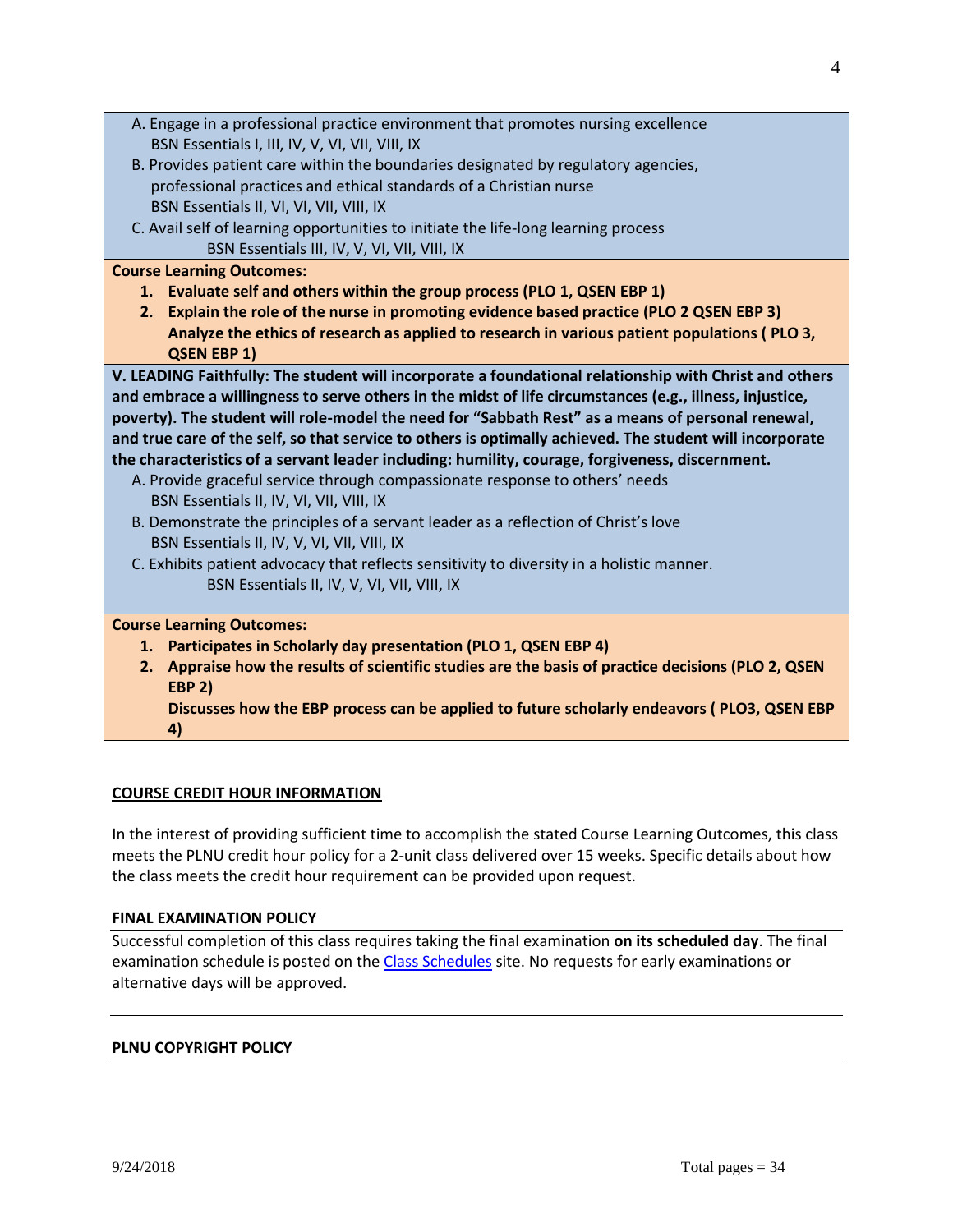Point Loma Nazarene University, as a non-profit educational institution, is entitled by law to use materials protected by the US Copyright Act for classroom education. Any use of those materials outside the class may violate the law.

### **PLNU ACADEMIC HONESTY POLICY**

Students should demonstrate academic honesty by doing original work and by giving appropriate credit to the ideas of others. Academic dishonesty is the act of presenting information, ideas, and/or concepts as one's own when in reality they are the results of another person's creativity and effort. A faculty member who believes a situation involving academic dishonesty has been detected may assign a failing grade for that assignment or examination, or, depending on the seriousness of the offense, for the course. Faculty should follow and students may appeal using the procedure in the university Catalog. Se[e Academic Policies](http://catalog.pointloma.edu/content.php?catoid=18&navoid=1278) for definitions of kinds of academic dishonesty and for further policy information.

### **PLNU ACADEMIC ACCOMMODATIONS POLICY**

If you have a diagnosed disability, please contact PLNU's Disability Resource Center (DRC) within the first two weeks of class to demonstrate need and to register for accommodation by phone at 619-849-2486 or by e-mail at **DRC@pointloma.edu.** See [Disability Resource Center](http://www.pointloma.edu/experience/offices/administrative-offices/academic-advising-office/disability-resource-center) for additional information.

### **PLNU ATTENDANCE AND PARTICIPATION POLICY**

Regular and punctual attendance at all classes is considered essential to optimum academic achievement. If the student is absent from more than 10 percent of class meetings, the faculty member can file a written report which may result in de-enrollment. If the absences exceed 20 percent, the student may be de-enrolled without notice until the university drop date or, after that date, receive the appropriate grade for their work and participation. See [Academic Policies](http://catalog.pointloma.edu/content.php?catoid=18&navoid=1278) in the Undergraduate Academic Catalog.

### **SCHOOL OF NURSING**

### **PROFESSIONAL STANDARDS**

Students are required to adhere to professional standards while students at PLNU. The nursing department had developed these standards to provide clarification of expected professional behaviors.

- 1. Presenting yourself professionally in interactions with all persons
- 2. Behaving with honesty and ethics
- 3. Respectful communication techniques
- 4. Being proactive versus reactive
- 5. Accepting accountability for one's own actions
- 6. Being prepared and punctual

### Additional guidelines

Social networking sites are a great way to connect with many others. These sites can be used to your disadvantage and all persons are advised to employ professional standards on these sites. A general rule would be if what you have posted does not enhance your professional image then it probably needs to be reviewed.

The use of Laptops, cell phones and other electronic devices is at the discretion of the course instructor. Generally, it is considered inappropriate to use any device for alternate uses not related to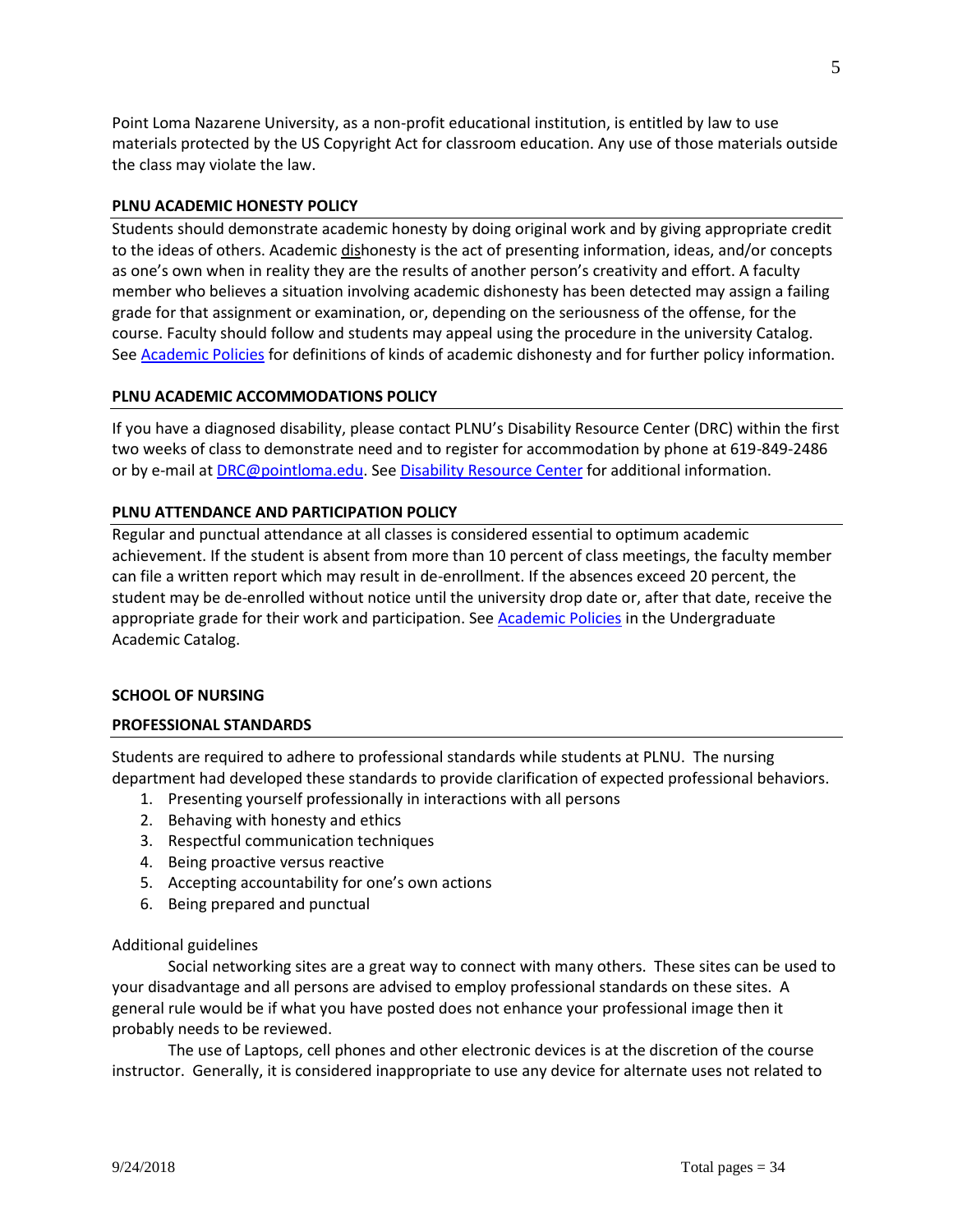the class being taught. Cell phones should be kept on vibrate or silent during class times unless arrangements have previously been made.

Speaking negatively, relating stories or presenting a biased viewpoint about any class, instructor or other student that is not supportive of the individual involved and can be perceived as incivility. Disagreements are a part of life- but should be worked through in a private manner. Questioning the integrity of a persons' character is disrespectful. Each person is responsible and accountable for their words and actions.

Plagiarism or cheating in any class (nursing or non-nursing) will have consequences within the School of Nursing. Disciplinary action will be at the discretion of the instructor, the guidance of the Associate Dean/or Dean of the School of Nursing and may include assignment/class failure and possible dismissal from the program.

# **GRADING POLICIES**

• **Grading Scale** to be used for all exams and final course grades:

| 93-100%     | =   | А  |
|-------------|-----|----|
| $90 - 92%$  | =   | А- |
| 87 – 89%    | =   | B+ |
| 84 – 86%    | =   | R  |
| $81 - 83%$  | =   | B- |
| $78 - 80%$  | =   | C+ |
| $*75 - 77%$ | $=$ | С  |
| $73 - 74%$  | =   | C- |
| $71 - 72%$  | $=$ | D+ |
| $68 - 70%$  | =   | D  |
| Below 68%   | $=$ | F  |
|             |     |    |

- All assigned course work must be completed to receive a final course grade and progress in the program
- All assignments are to be submitted as specified by faculty, including assignments posted in *Canvas* or completed in practicum
- \*In order to receive a passing grade in the course, the student must achieve a cumulative average of 75% on all assignments. Grades/points will not be rounded. For example: 80.5% does not round to 81% resulting in a grade of C+ instead of a B-. A grade of less than a "C" (Below 75%) prohibits the student from continuing in the nursing program until the course is repeated with a satisfactory grade of  $\geq$  C.
- A grade of at least a "C" in each nursing theory, prerequisite, and/or co requisite course is required in order to progress to the next course or level. The nursing theory and related clinical courses must be taken concurrently and the student must receive a passing grade of "Credit" in the clinical course in order to progress to the next course or level.
- Throughout the curriculum (whether nursing or non-nursing) students may repeat one course. With the need for a second repeat of any nursing course the student will be dismissed from the nursing program.

#### **COURSE-SPECIFIC POLICIES**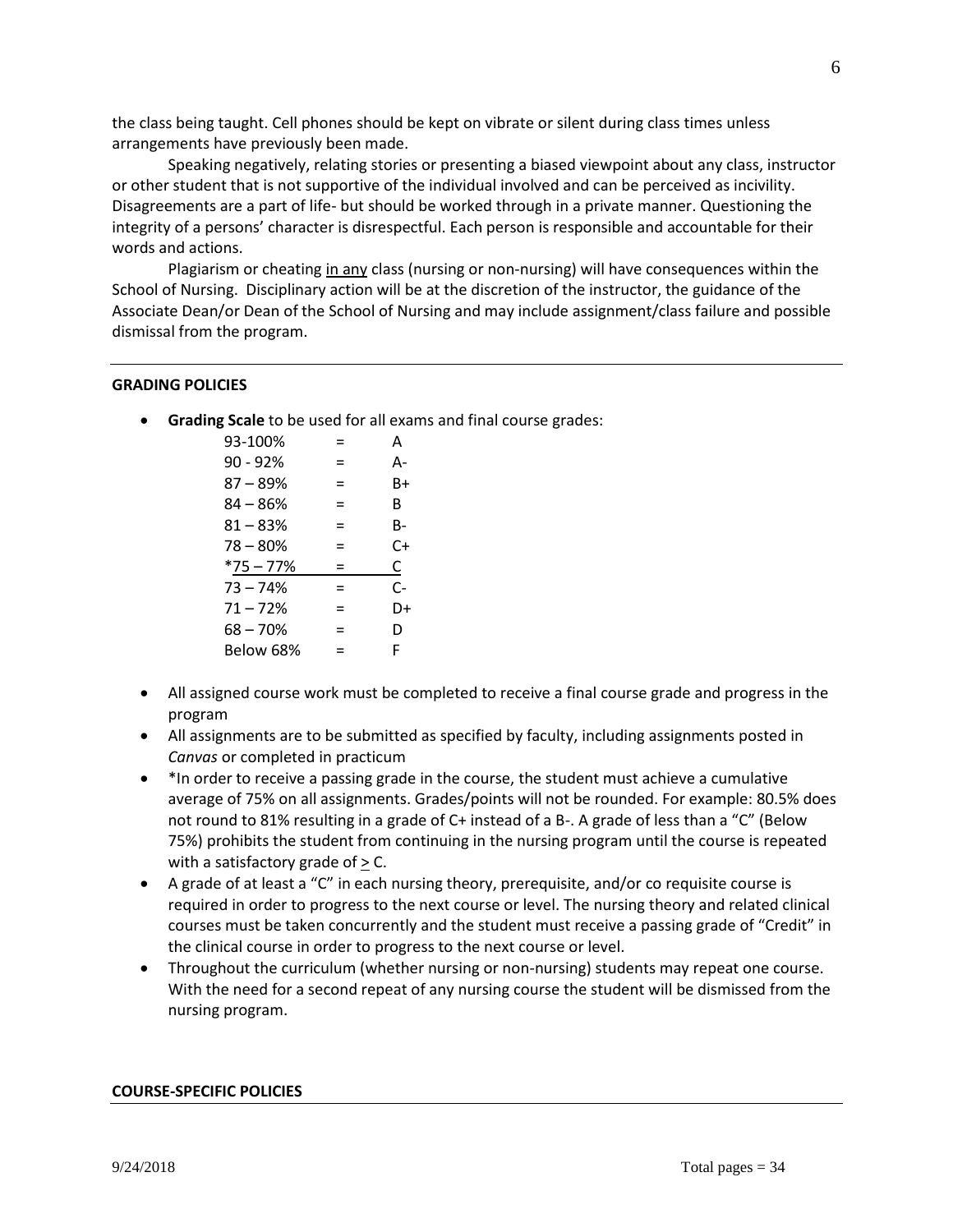- Class attendance and participation is vital to the learning process and success of the course; therefore, it is an expectation that all students will be present and participate in class discussion on a consistent basis. These discussions will be based on the assigned reading with integration of clinical examples from the student's practice.
- All assignments must be submitted per instructions on the due date and time. Ten percent (10%) will be deducted from total earned points for each 24-hour period, including weekends and holidays. Day 1 starts on specified due date/time. In the event of unforeseen circumstances, it is the responsibility of the student to proactively communicate directly with course faculty.
- In addition, **GROUP NORMS** include:

# **What I expect from you**

- Arrive on time when coming to class and plan to attend all sessions. I**f you need to miss a class, please let me know ahead of time.** You may email, text or call my cell 630-962-2378. Five class participation points will be deducted for each **UN-notified** absence.
- **Check** your email/canvas at least every 24 hrs Monday-Friday for important announcements.
- **Bring your text, assigned journal articles, and smart technology** ( ipad, smart phone, net book - with internet capability) to class **every day**. Use of technology will be determined on a class by class basis.
- Complete all assignments **by** assigned due date.
- Please **do not assume** you will be allowed to take notes on your computer for each class.
- **Demonstrate respect** in class by **not having** "side conversations." This is disruptive to the class and to the Professor, especially during large group discussion. In order to facilitate our collective learning experience this semester, read & complete assignments- come prepared to participate in class discussions.
- **Place cell phones in your backpack and on vibrate mode** no texting, surfing the web, checking face book etc. during class. It is disrespectful and unprofessional to the presenter. You will be asked to leave the class.
- **Make known** to me areas that are not clear to you
- **Ask any questions** at any point or feel free to come by my office & just say hello, I have journals you may look through and borrow.
- **Utilize APA, 6th ed**. guidelines in all written assignments unless otherwise stated.
- **Participate** in small group and class activities in selected class periods.

# **What you can expect from me**

**My Commitment to you**: I plan to treat you with fairness, courtesy, and respect- this means I will listen when you speak (I value what you say). I will turn back your work in a timely manner and if I cannot I will tell you why; I will respond to you and participate in your learning as you prefer-my sole purpose is to facilitate your learning. I am interested in your success and will help you wherever you need it to the best of my ability. This content is important to your future as a professional nurse.

# **LEARNING STRATEGIES**

Lecture, discussion, analysis of research articles, group work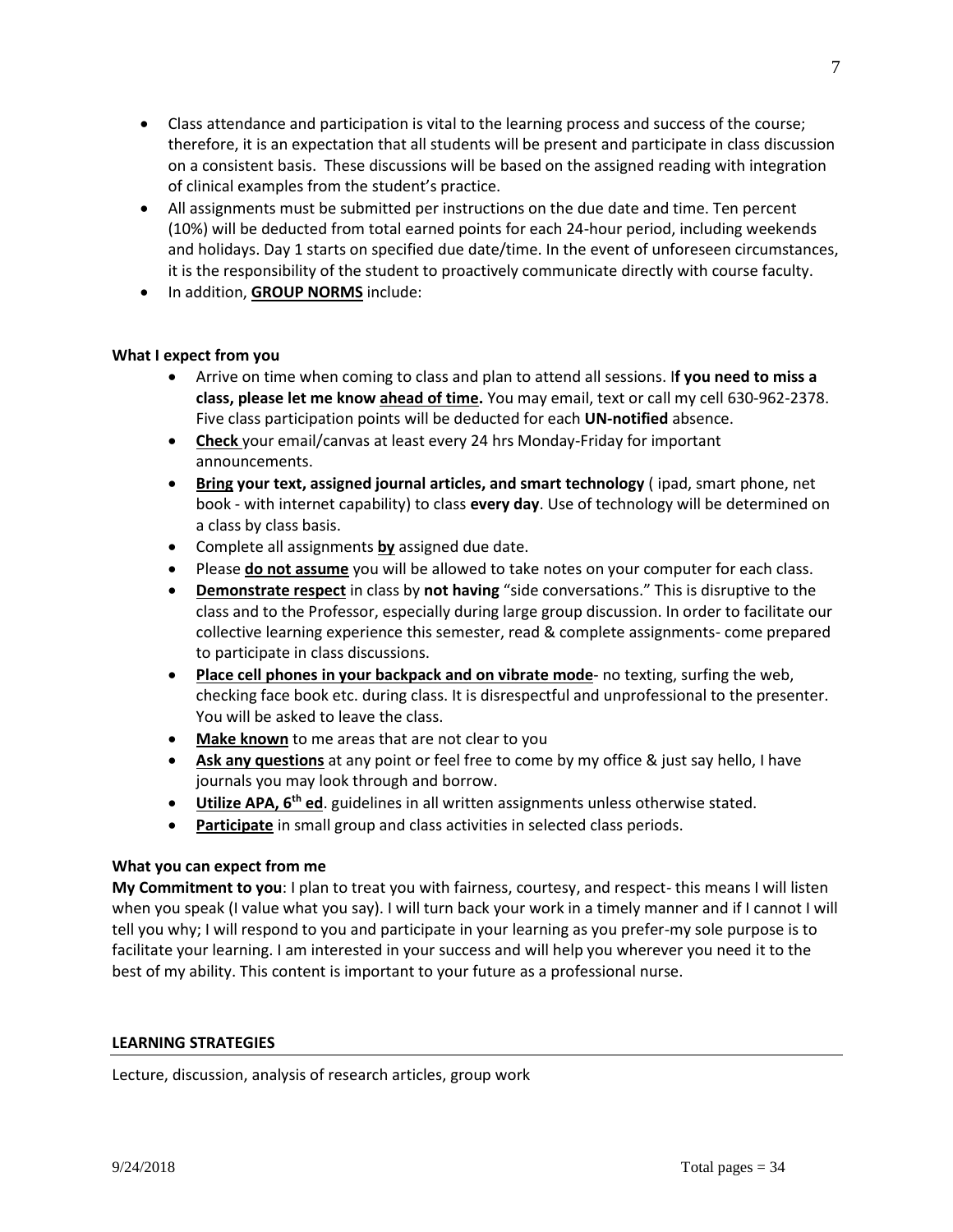# **COURSE CONTENT OUTLINE (TOPIC OUTLINE) NURSING RESEARCH CONTENT OUTLINE**

I. Evidence-Based Practice Process

- 1. Identify clinical problems
- 2. Develop PICO questions
- 3. Retrieval of evidence
- 4. Critically appraise the evidence
- 5. Synthesize the evidence
- II. Quantitative and Qualitative Research Process
	- 1. Role of Research in Nursing and the use of the Scientific Approach
	- 2. Critical Reading and Identification of Literature Types in Allied Health
	- 3. Components of the Research Process
		- A. Problem Statement, Background, Purpose, Significance to Nursing
		- B. Literature Review
		- C. Theoretical Framework
		- D. Hypothesis/Question--Expected Outcomes
		- E. Ethical/Legal Considerations
		- F. Design of Study
			- 1. Experimental/Quasi-experimental
			- 2. Non-experimental
			- 3. Qualitative
		- G. Data collection methods
		- H. Reliability/Validity of Instruments & Trustworthiness
		- I. Sampling
		- J. Statistical applications in Nursing Research
		- K. Analysis of findings
- III. Theory & Ethics
	- 1. Historical and social context of research ethics.
	- 2. Exploration of codes and ethical standards in research.
	- 3. Discussion of current ethical issues in clinical research.
- IV. Applying & Disseminating Evidence-Based Practice
	- 1. Application of evidence-based nursing literature to nursing practice
	- 2. Abstract and poster preparation

# **METHODS OF ASSESSMENT & EVALUATION**

### **Assignments:**

• It is expected that each member of each group will contribute equally to receive full points.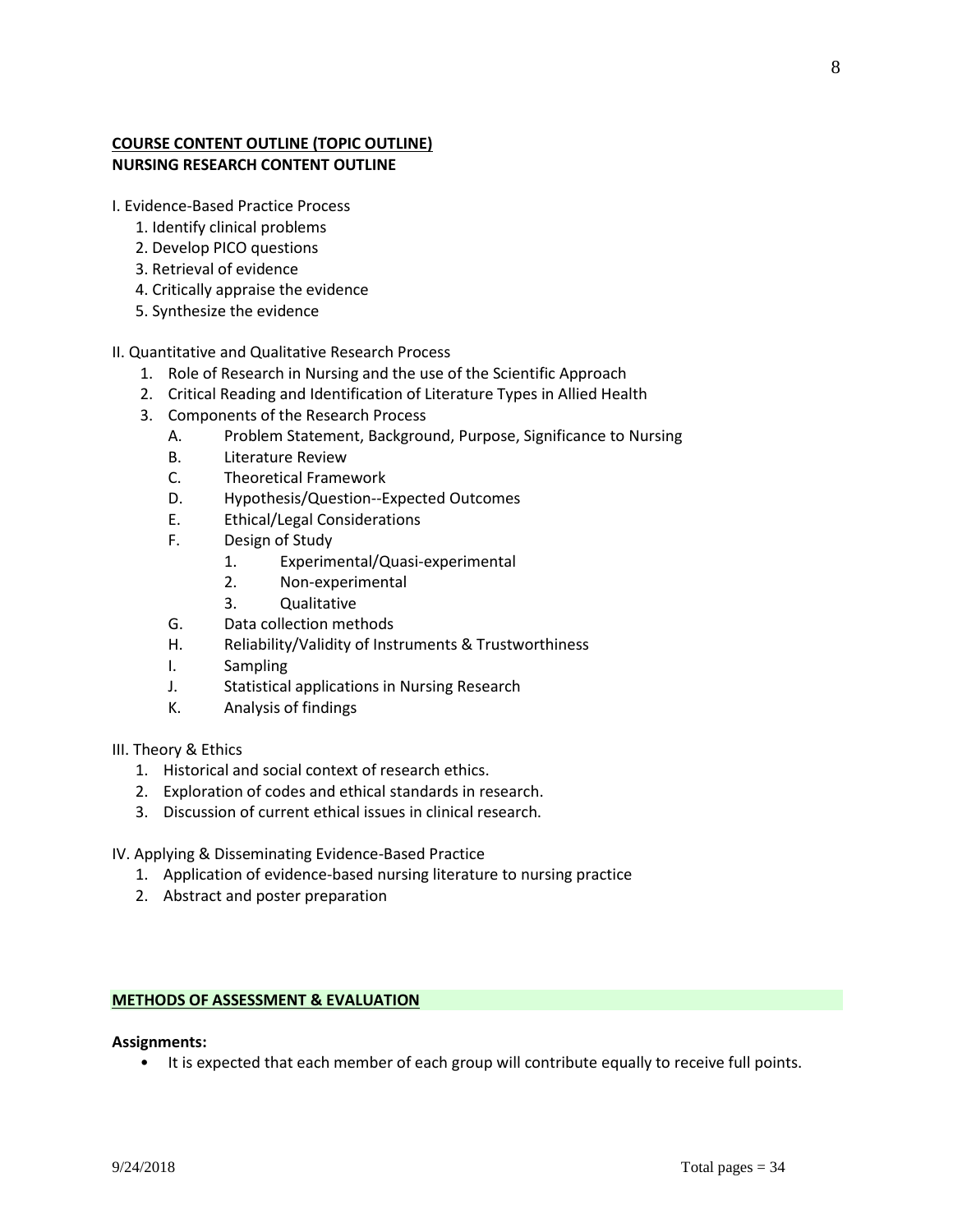• Late assignments will be downgraded one letter grade per day or partial day late. It is the student's responsibility to be aware of impending assignments and due dates. Extensions may be granted only with prior notification.

| In class/group/individual assignments & participation: |                           |
|--------------------------------------------------------|---------------------------|
| Practice Individual PICO question due in Canvas        | 10 points                 |
| Group PICO question (Using Format), background         | 20 points                 |
| EBP Group evidence grid                                | 20 points                 |
| <b>EBP Group Project Abstract</b>                      | 30 points                 |
| <b>EBP Group Project Presentation</b>                  | 100 points                |
| Peer evaluation                                        | 10 points                 |
| Individual informed Consent Module                     | 30 points                 |
| Rough Draft Critical Appraisal                         | 30 points                 |
| <b>Discussion Board</b>                                | 30 points                 |
| Participation                                          | 70 points                 |
| Final Individual Critical Appraisal of Evidence        | 120 points (Signature     |
|                                                        | assignment for Live text) |
| <b>Total Points</b>                                    | 470 points                |

# **REQUIRED TEXTS**

Schmidt., Brown, J. (2019). *Evidence based practice for nurses application and application of research.*  Jones & Bartlett; Burlington, MA. ISBN: 978-1-284-05330-2

APA Publication Manual, 6th Ed.

# **REQUIRED ARTICLES as listed in syllabus and canvas**

# **ASSESSMENT OF LEARNING OUTCOMES & STUDENT PORTFOLIO**

The School of Nursing (SON) uses Livetext™ to conduct ongoing program assessment. All required courses in the SON use Livetext™ to assess and grade the Signature Assignment(s) and to conduct clinical evaluation for clinical courses. For this course, the following documents(s) MUST BE submitted to Livetext™ for assessment and grading in order to pass the course:

• Signature Assignment(s): *Individual Critical Appraisal*

Prior to the conclusion of each course, the student is required to update their Livetext™ Portfolio. The portfolio is a body of work that demonstrates achievement of required program outcomes and supports professional development. For this course, the following document(s) MUST BE attached to the student's portfolio in the Body of Work section in Livetext™ in order to pass the course. Note: Simply submitting an assignment into Livetext™ for assessment/grading is not sufficient. The documents listed below must be attached to the Livetext™ portfolio in the designated course area in the Body of Work:

- Signature Assignment(s): *Individual Critical Appraisal*
- Leadership/Service Requirement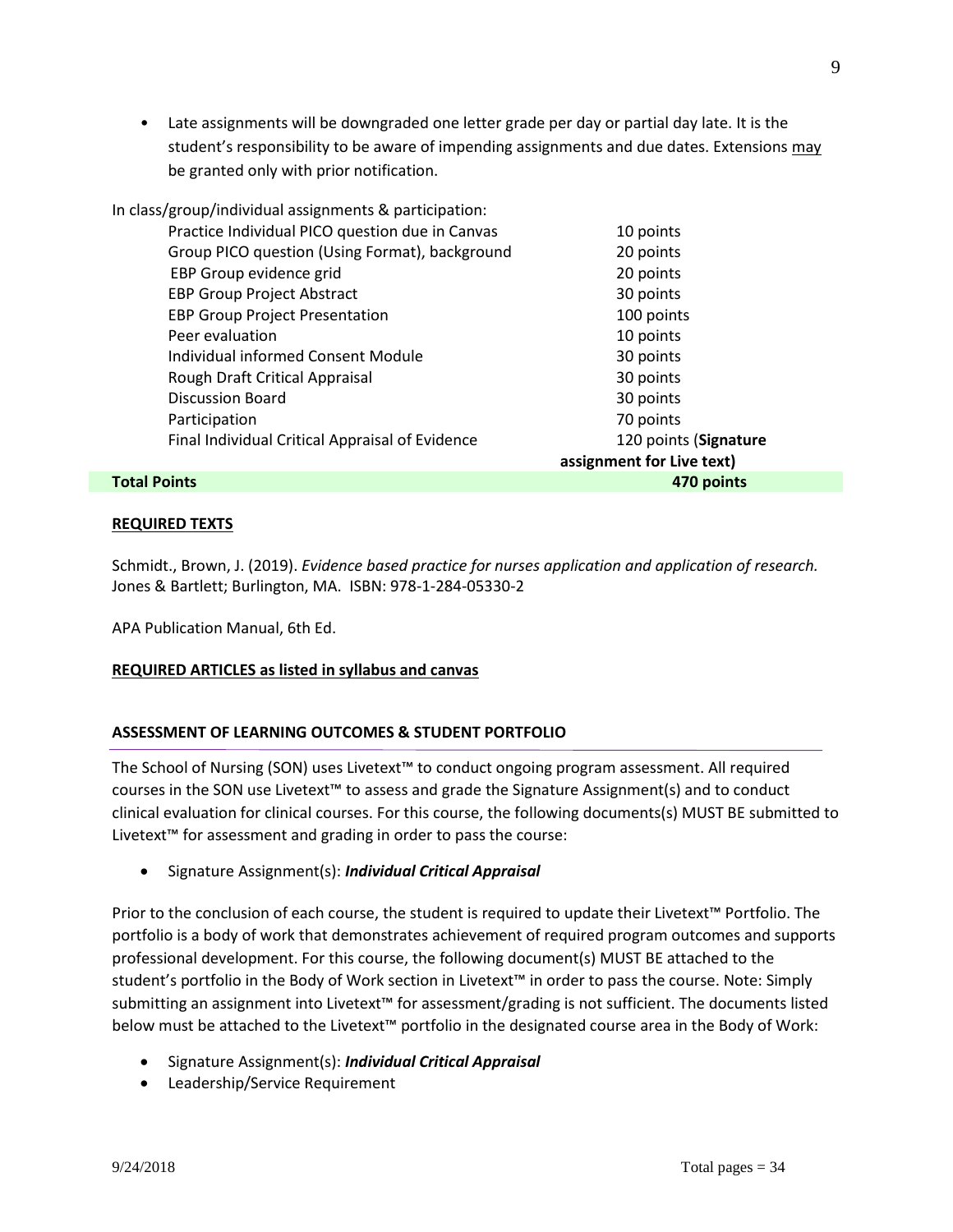The student may also use the Portfolio to document additional activities that contribute to their professional development (jobs, clubs, awards, volunteer experience, etc.). However, these items are not required.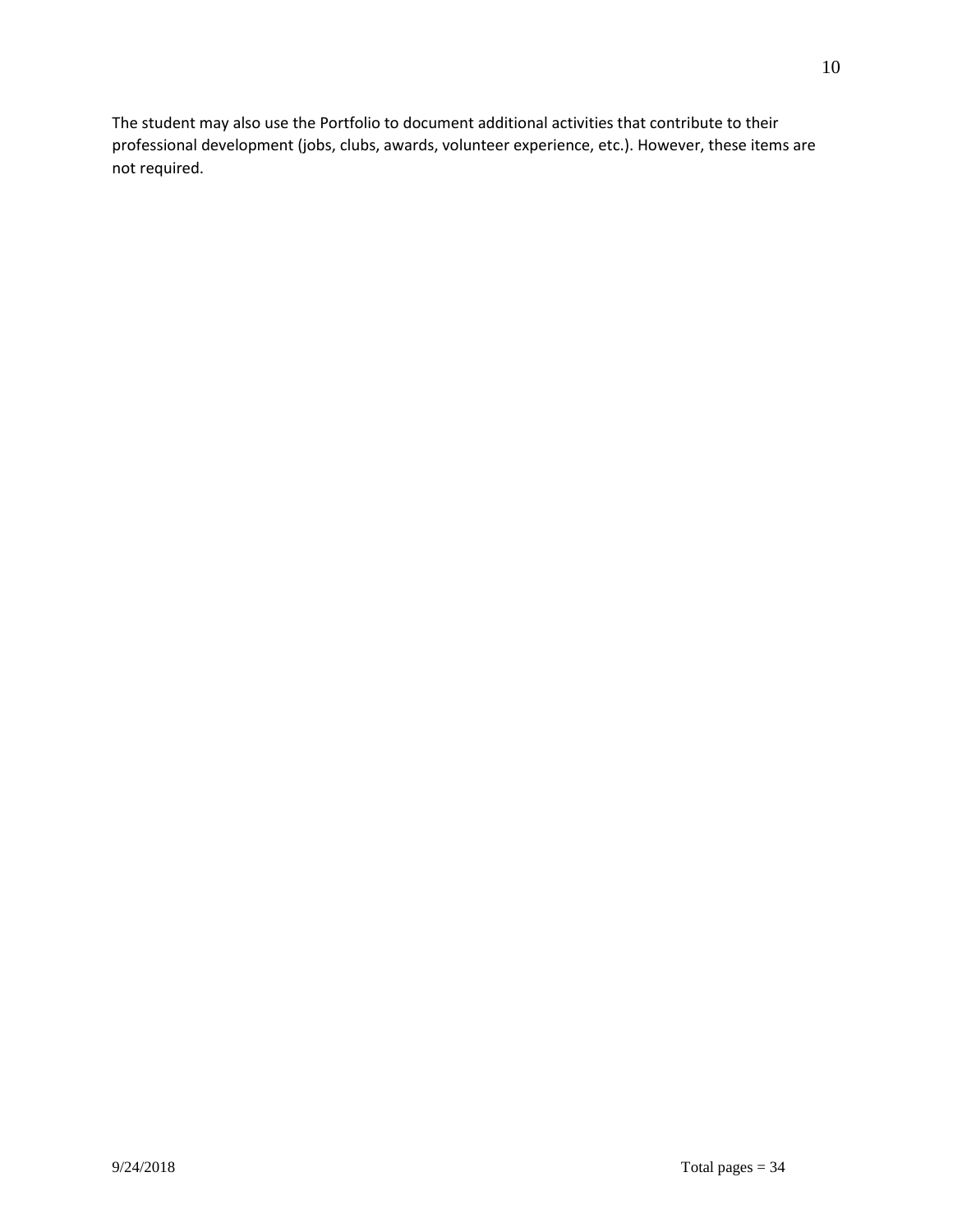# **NSG 399 Fall 2018 Weekly Content and Assignments**

| <b>Date</b>                          | <b>Topic</b>                                                                        | <b>Reading</b><br><b>Assignment</b>                                                                                      | <b>Class Activities/ Assignments</b>                                                                                                                                                              |
|--------------------------------------|-------------------------------------------------------------------------------------|--------------------------------------------------------------------------------------------------------------------------|---------------------------------------------------------------------------------------------------------------------------------------------------------------------------------------------------|
| <b>Wk.1</b><br>8/29                  | Introduction to<br>Research<br>(Quantitative<br>research) and<br><b>EBP</b> process | Book: Ch. 1<br><b>Article:</b> Searching for the Evidence<br>(Stillwell et al., 2010)                                    | In Class: Bring syllabus, required articles and<br>textbook, and laptop computer to each class                                                                                                    |
| <b>Wk.2</b><br>9/5                   | <b>EBP Process:</b><br>Ask a clinical<br>question                                   | <b>Book: pg 69-87</b><br><b>Article:</b> Critical Appraisal of the<br>Evidence Part I (Fineout-Overholt et<br>al., 2010) | <b>In class: PICO Question Development</b><br>Meet in groups to discuss group PICO question<br>Submit Individual PICO question in Canvas                                                          |
| <b>Wk.3</b><br>9/12<br><b>ONLINE</b> | <b>Finding</b><br>Literature/Lit.<br>review                                         | Book: pg 119-125,131-144<br><b>Article:</b> Critical Appraisal of the<br>Evidence (Fineout-Overholt et al.,<br>2010)     | <b>Practice Research article analysis</b><br>Turn in Group PICO Question to Canvas                                                                                                                |
| <b>Wk.4</b><br>9/19                  | Quantitative<br>research design                                                     | Book: pg 150-155,161-167,171-190                                                                                         | In Class : Phyllis Fox Librarian<br>Find Critical Appraisal article that addresses the<br>group PICO question & read it                                                                           |
| <b>Wk.5</b><br>9/26                  | <b>Sampling</b>                                                                     | <b>Book: pg 285-302</b><br>Article: Powers et al. (2016)- (available<br>on Canvas)                                       | In Class: Bring critical appraisal article to class<br>for approval, work on finding research design<br>Write: Address the first 3 elements of the rubric.<br>Share with your partner             |
| <b>Wk.6</b><br>10/3                  | Data<br><b>Measurement &amp;</b><br>collection                                      | <b>Book; pg 255-263</b><br>Article: Powers et al. (2016) & Tanios<br>et al. (2016) (available on Canvas)                 | In Class: Practice with research design and<br>sample<br>Write: Article synopsis. Share with your partner                                                                                         |
| <b>Wk.7</b><br>10/10                 | <b>Reliability &amp;</b><br>Validity                                                | Book: pg 155-161, 263-270<br>Article: Powers et al. (2016) & Tanios<br>et al. (2016) (available on Canvas)               | In Class: Turn in rough draft of critical appraisal-<br>hard copy due in class with rubric<br>Group work: peer evaluation of rough draft of<br>critical appraisal                                 |
| <b>Wk.8</b><br>10/17                 | <b>Data Analysis</b>                                                                | Book: pg 331-341,355-371                                                                                                 | In Class: Group work: individual articles find<br>reliability and validity and explain<br>Write: Assess level of evidence, validity,<br>reliability and applicability. Share with your<br>partner |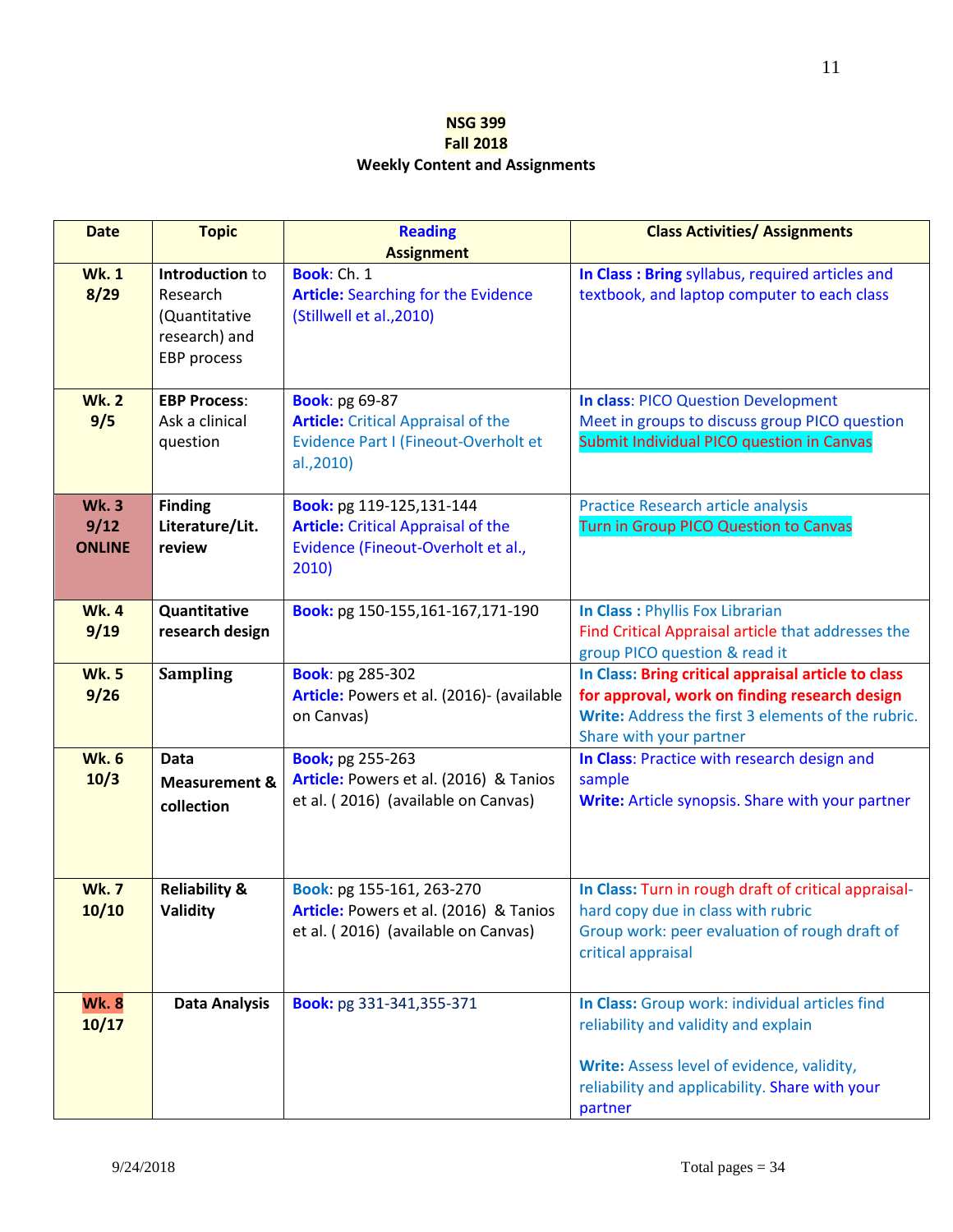| <b>Wk.9</b><br>10/24                   | <b>Reporting</b><br>Findings /<br><b>Dissemination</b>              | Book: pg 489-503, 507-508                                                                                      | In Class: Discuss/Practice data analysis as it<br>relates to own article<br>Write: Evaluates recommendations and if<br>practice change is warranted based on this<br>evidence with rationale. Share with your partner<br><b>EBP Grid Due for Group EBP question in canvas</b> |
|----------------------------------------|---------------------------------------------------------------------|----------------------------------------------------------------------------------------------------------------|-------------------------------------------------------------------------------------------------------------------------------------------------------------------------------------------------------------------------------------------------------------------------------|
| <b>Wk 10</b><br>10/31                  | Qualitative<br><b>Findings</b>                                      | Book: pg 222-246,271-276,297-<br>298,379-383,392-398<br>Article: Weyant et al. (2017)<br>(Available on Canvas) | <b>In Class: Review</b><br><b>EBP Project Abstract Due</b>                                                                                                                                                                                                                    |
| <b>Wk.11</b><br>11/7                   | <b>Ethics</b>                                                       | Book: pg. 54-64,302-305<br>Film                                                                                | <b>Individual Critical Appraisal Due</b>                                                                                                                                                                                                                                      |
| <b>Wk. 12</b><br>11/14                 | Presentation<br>practice                                            | Prepare to do your presentation in<br>class and receive feedback                                               | <b>In Class: Presentation Practice</b><br>Poster work                                                                                                                                                                                                                         |
| <b>Wk. 13</b><br>11/28                 | <b>Scholarly Day</b><br>Reporting<br>findings of the<br>EBP project | <b>EBP project presentation</b><br><b>Scholarly Day - participation</b><br>mandatory                           | Informed consent module: see learning activity<br>7- (http://phrp.nihtraining.com) Turn in training<br>sheet to canvas<br>Turn in Poster presentation slide to canvas                                                                                                         |
| <b>Wk. 14</b><br>12/5<br><b>ONLINE</b> | On line work                                                        | <b>Discussion Board in canvas</b><br>Initial replies due 12/5 at 2359<br>Respond to two peers by 12/7/18       | <b>DUE:</b> Peer evaluation (submit on Canvas by 12/5<br>2359)<br>On line assignments Due 12/5 2359:<br>-Discussion Board<br>-Course evaluation<br>-Submit your portfolio and your critical appraisal<br>paper under the 399 course                                           |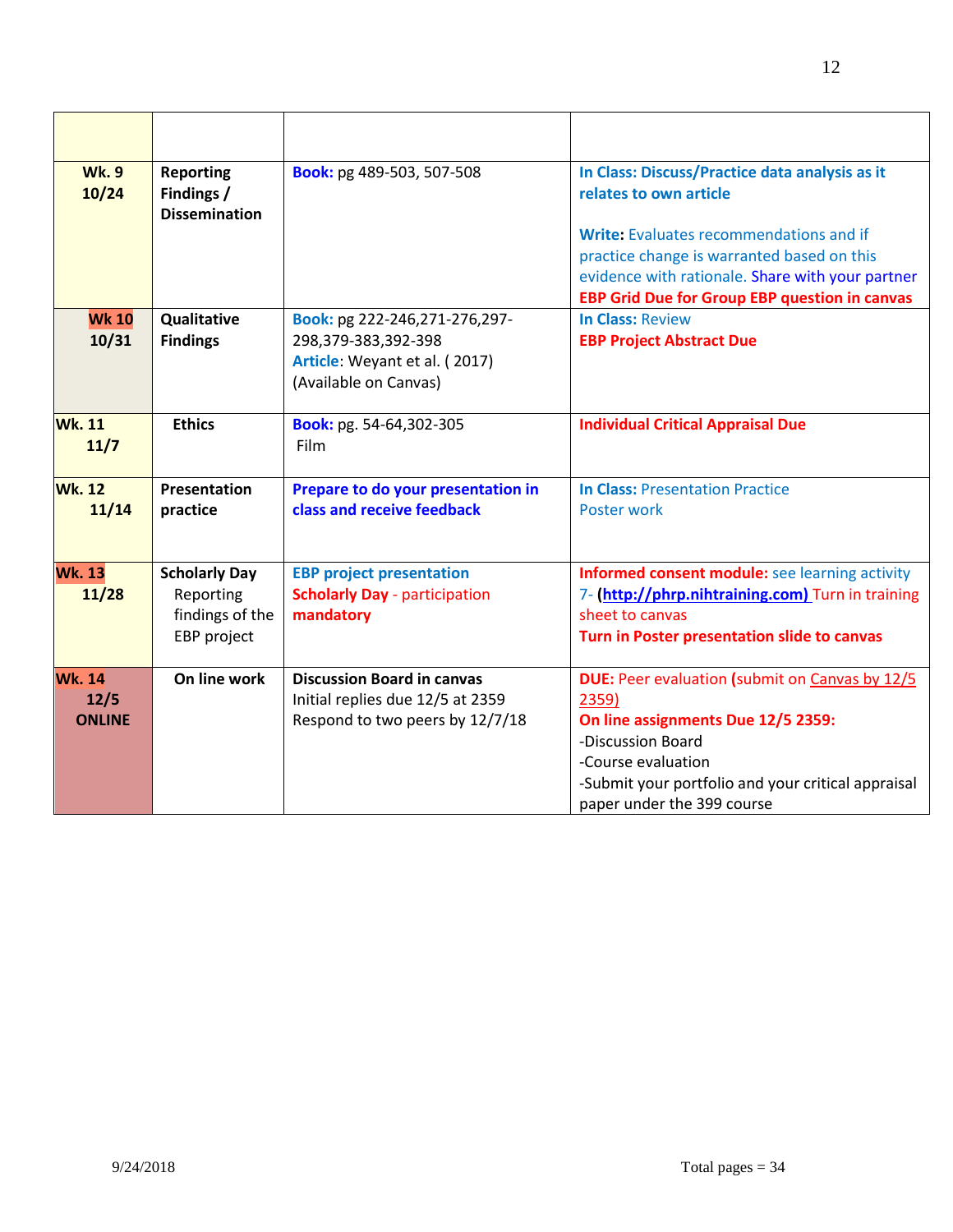# **Each class session will be divided into 2 parts**

- The first part of the class is designed to include research theory content and examples from selected research articles
- The second half of the class is devoted to selected activities and writing within your group- The purpose of this time is to reduce the amount of out of class homework and assist in developing a scholarly critical appraisal**.**

# **Writing guideline**:

Each student will select one peer writing evaluator from their group. This work is to be done in pairs. Each student is responsible for coming to class each day with the needed supplies i.e.: computer, paper, pens, pencils needed for the writing process.

Approx. 30 minutes will be allotted for writing in class to address the questions about a specific section of the critical appraisal

During this time the expectation is that students are actively writing-following the 6<sup>th</sup> edition of the APA manual for formatting.

At the end of the writing period the student will exchange written work with the selected partner and review the content of the written piece for the following: (25 minutes allotted)

Content clarity All pertinent questions adequately addressed Spelling, punctuation, APA style APA format

The work will then be returned to the original author for correction and further development toward the **final critical appraisal** 

**During the semester each student will be asked to submit at minimum one draft of the critical appraisal to the instructor to check progress**. Prior to turning in this copy it must be signed off by the peer evaluator. Peer evaluator comments regarding the quality of the draft are expected to be physically on the draft.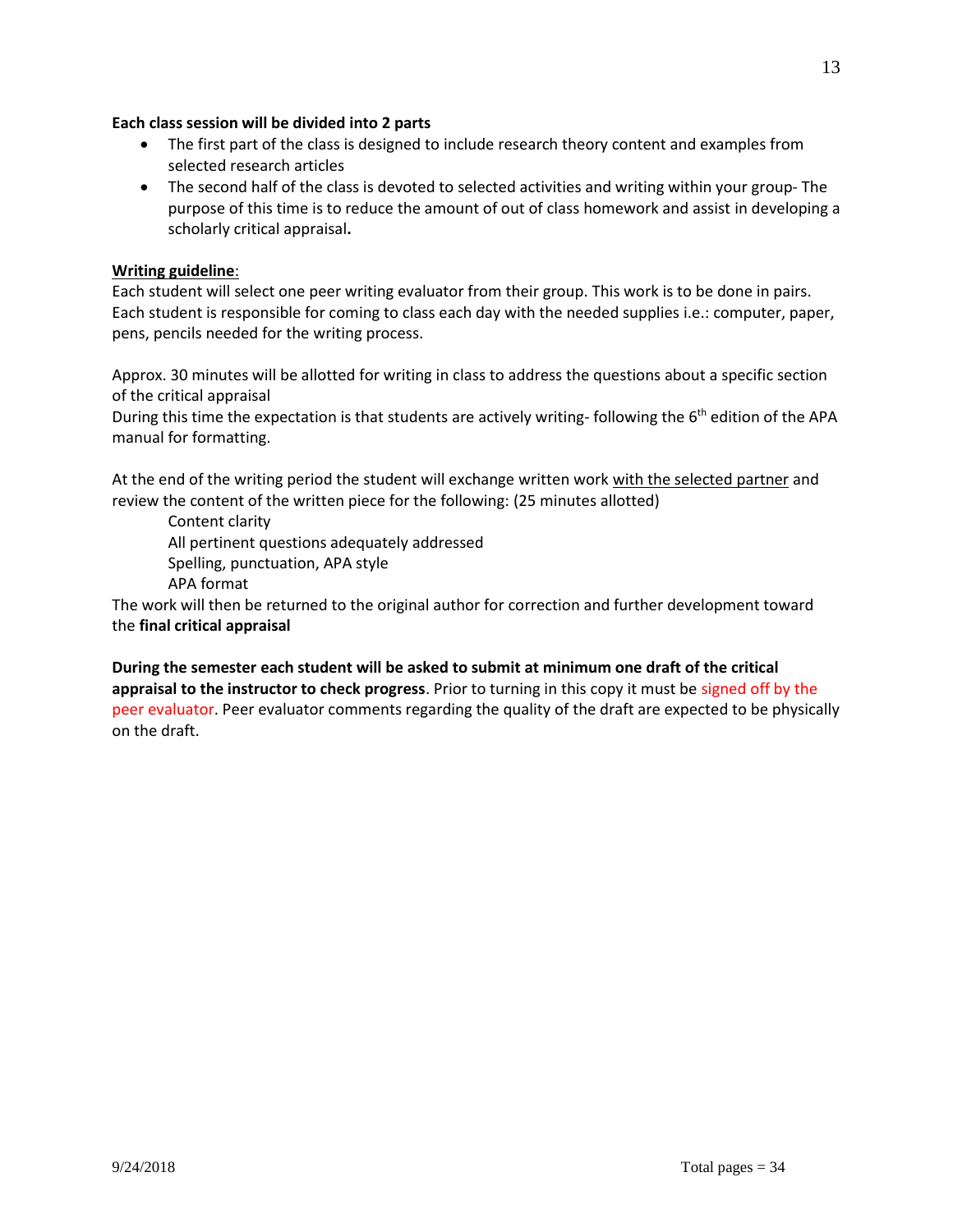# **Assessment Technololgies Institute (ATI)**

# **What does ATI offer?**

- Assessment Technologies Institute (ATI) offers an assessment driven comprehensive review program designed to enhance student NCLEX® success.
- The comprehensive ATI review program offers multiple assessment and remediation activities. These include assessment indicators for academic success, critical thinking, and learning styles. Additionally, online tutorials, online practice tests, and proctored tests are provided and span major content areas in nursing. These ATI tools, in combination with the nursing program content, assist students to prepare effectively, helping to increase their confidence and familiarity with nursing content.
- ATI Orientation resources such as the ATI Plan can be accessed from "My ATI" tab. It is highly recommended that you spend time navigating through these orientation materials.

# **Review Modules/eBooks:**

ATI provides Review Modules in eBook formats that include written and video materials in key content areas. Students are encouraged to use these modules to supplement course work and reading. Instructors may assign chapter reading either during a given course and/or as part of active learning/remediation following assessments.

# **Tutorials:**

ATI offers unique Tutorials that are designed to teach nursing students how to think like a nurse, how to take a nursing assessment, and how to make sound clinical decisions. **Nurse Logic** is an excellent way to learn the basics of how nurses think and make decisions. **Learning System** offers practice tests in specific nursing content areas that allow students to apply the valuable learning tools from Nurse Logic. Features such as a Hint Button, a Talking Glossary, and a Critical Thinking Guide are embedded throughout the Learning System tests to help students gain an understanding of the content.

# **Assessments:**

There are practice assessments available for students as well as standardized proctored assessments that may be scheduled during courses. These assessments will help the student to identify what they know as well as areas requiring remediation called Topics to Review.

# **Focused Reviews/Active Learning/Remediation:**

Active Learning/Remediation is a process of reviewing content in an area that was not learned or not fully understood (as determined on an ATI assessment). Remediation tools are intended to help the student review important information to be successful in courses and on the NCLEX®. The student's individual assessment report will contain a listing of the Topics to Review. It's highly recommended to remediate using the Focused Review after completion of any practice/proctored tests, which contains links to ATI eBooks, media clips, and active learning templates.

The instructor has online access to detailed information about the timing and duration of time spent in assessments, focused reviews, and tutorials by each student. Students can provide documentation that required ATI work was completed using the "My Transcript" feature under "My Results" of the ATI Student Home Page or by submitting written Remediation Templates as required.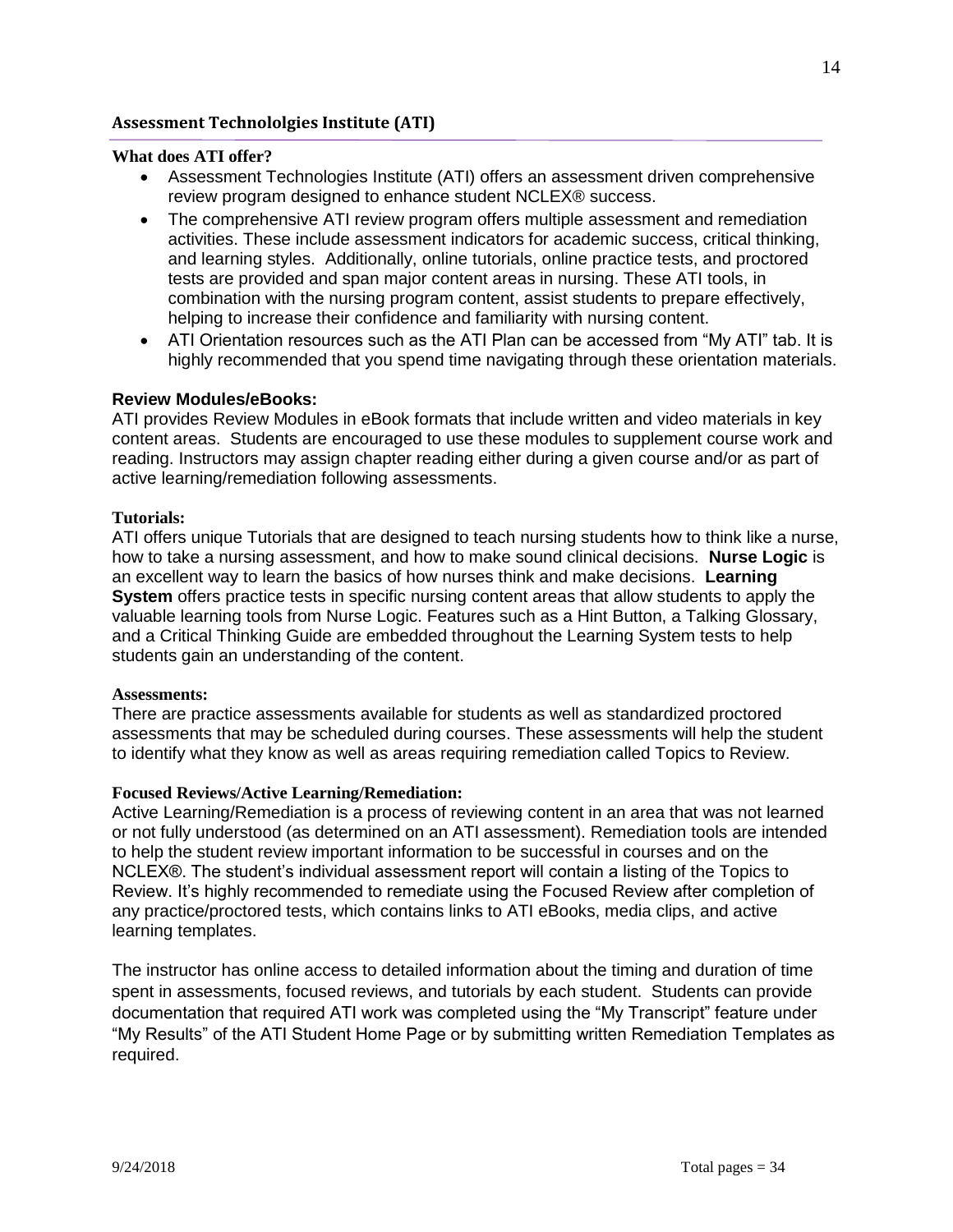# **Content Mastery Series | Grading Rubric (Using a combination of the CMS practice and proctored assessments to achieve 10% of the course grade)**

| <b>Practice Assessment</b>                                                                                                                  |                                                                                                                                             |  |
|---------------------------------------------------------------------------------------------------------------------------------------------|---------------------------------------------------------------------------------------------------------------------------------------------|--|
|                                                                                                                                             | 4 %                                                                                                                                         |  |
| <b>Complete Practice Assessment A</b><br><b>Remediation:</b><br>• For each topic missed, complete a handwritten<br>active learning template | <b>Complete Practice Assessment B</b><br><b>Remediation:</b><br>• For each topic missed, complete a handwritten<br>active learning template |  |

 $\downarrow$ 

| <b>Standardized Proctored Assessment</b>                                                               |                                                                                                         |                                                                                                        |                                                                                                        |
|--------------------------------------------------------------------------------------------------------|---------------------------------------------------------------------------------------------------------|--------------------------------------------------------------------------------------------------------|--------------------------------------------------------------------------------------------------------|
| <b>Level 3 = 4 %</b>                                                                                   | <b>Level 2 = 3 %</b>                                                                                    | Level $1 = 1%$                                                                                         | Below Level $1 = 0$ %                                                                                  |
| Remediation = $2$ %:<br>• For each topic missed,<br>complete a handwritten active<br>learning template | Remediation = $2\%$ :<br>• For each topic missed,<br>complete a handwritten active<br>learning template | Remediation = $2$ %:<br>• For each topic missed,<br>complete a handwritten active<br>learning template | Remediation = $2$ %:<br>• For each topic missed, complete<br>a handwritten active learning<br>template |
| 10/10%                                                                                                 | 9/10%                                                                                                   | 8/10%                                                                                                  | 7.5/10%                                                                                                |
| Proctored Assessment Retake*                                                                           |                                                                                                         |                                                                                                        |                                                                                                        |
| <b>No Retake Required</b>                                                                              | <b>No Retake Required</b>                                                                               | Retake<br>Recommended                                                                                  | Retake<br>Recommended                                                                                  |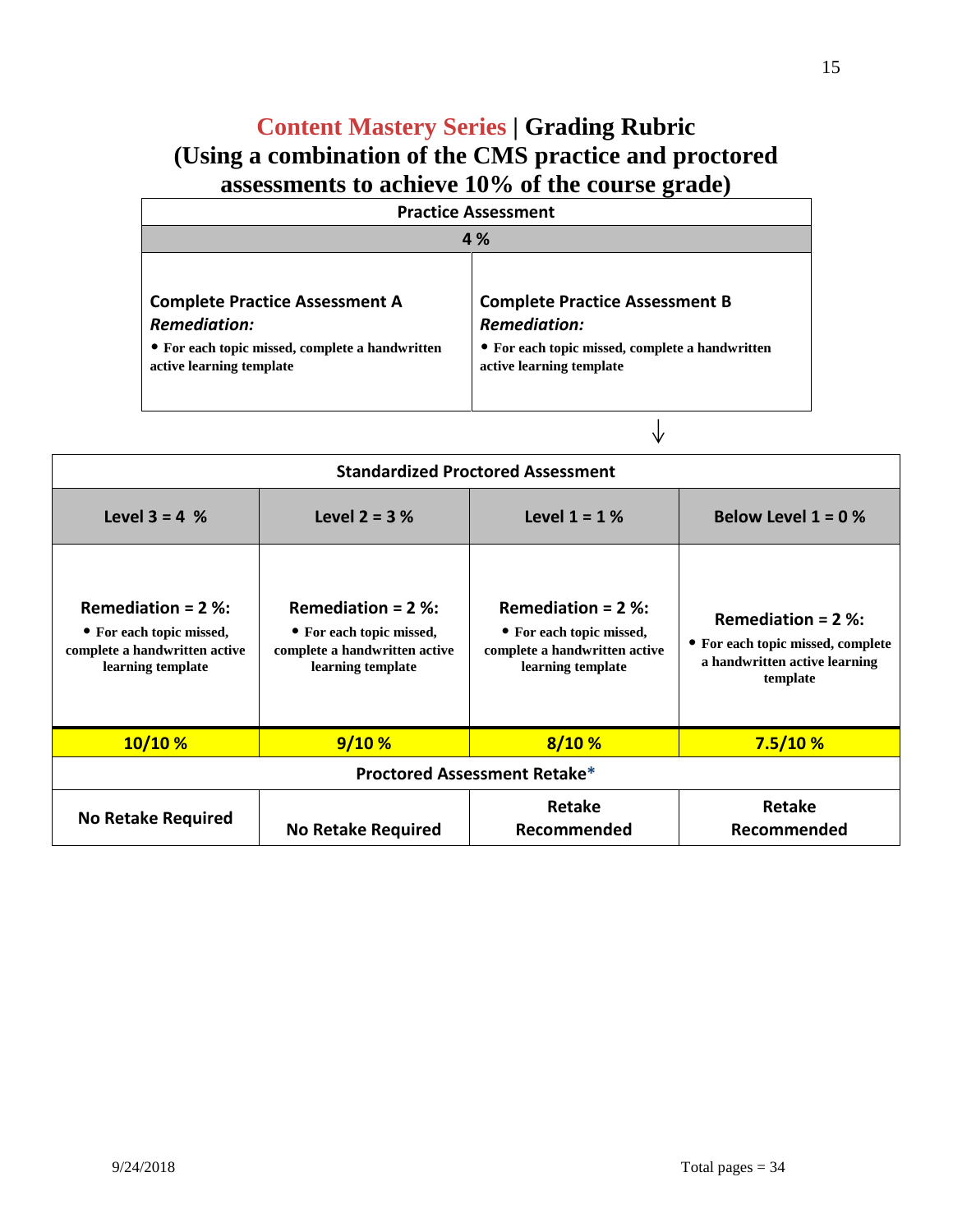# The following Rubric is for Traditional BSN – Senior Level only **Comprehensive Predictor | Grading Rubric (Using a combination of the CMS practice and proctored assessments to achieve 10% of the course grade)**

| <b>Practice Assessment</b>                             |                                                                 |  |  |
|--------------------------------------------------------|-----------------------------------------------------------------|--|--|
|                                                        | 4 %                                                             |  |  |
| <b>Practice assessment A</b>                           | <b>Practice assessment B</b>                                    |  |  |
| <b>Remediation:</b>                                    | <b>Remediation:</b>                                             |  |  |
| • For each topic missed, complete a handwritten active | • For each topic missed, complete a handwritten active learning |  |  |
| learning template                                      | template                                                        |  |  |

| 95 percent or above<br>Passing predictability =<br><b>4</b> %                                        | 90 percent or above<br>Passing predictability =<br>3%                                                | 85 percent or above<br>Passing predictability =<br><b>1</b> %                                        | 84 percent or below<br>Passing predictability =<br>0%                                                |
|------------------------------------------------------------------------------------------------------|------------------------------------------------------------------------------------------------------|------------------------------------------------------------------------------------------------------|------------------------------------------------------------------------------------------------------|
| Remediation = $2%$<br>• For each topic missed,<br>complete a handwritten active<br>learning template | Remediation = $2%$<br>• For each topic missed,<br>complete a handwritten active<br>learning template | Remediation = $2%$<br>• For each topic missed,<br>complete a handwritten active<br>learning template | Remediation = $2%$<br>• For each topic missed,<br>complete a handwritten active<br>learning template |
| 10/10%                                                                                               | 9/10%                                                                                                | 8/10%                                                                                                | 7.5/10%                                                                                              |
| Proctored Assessment Retake*                                                                         |                                                                                                      |                                                                                                      |                                                                                                      |
| <b>No Retake Required</b>                                                                            | <b>No Retake Required</b>                                                                            | Retake<br>Recommended                                                                                | Retake<br>Recommended                                                                                |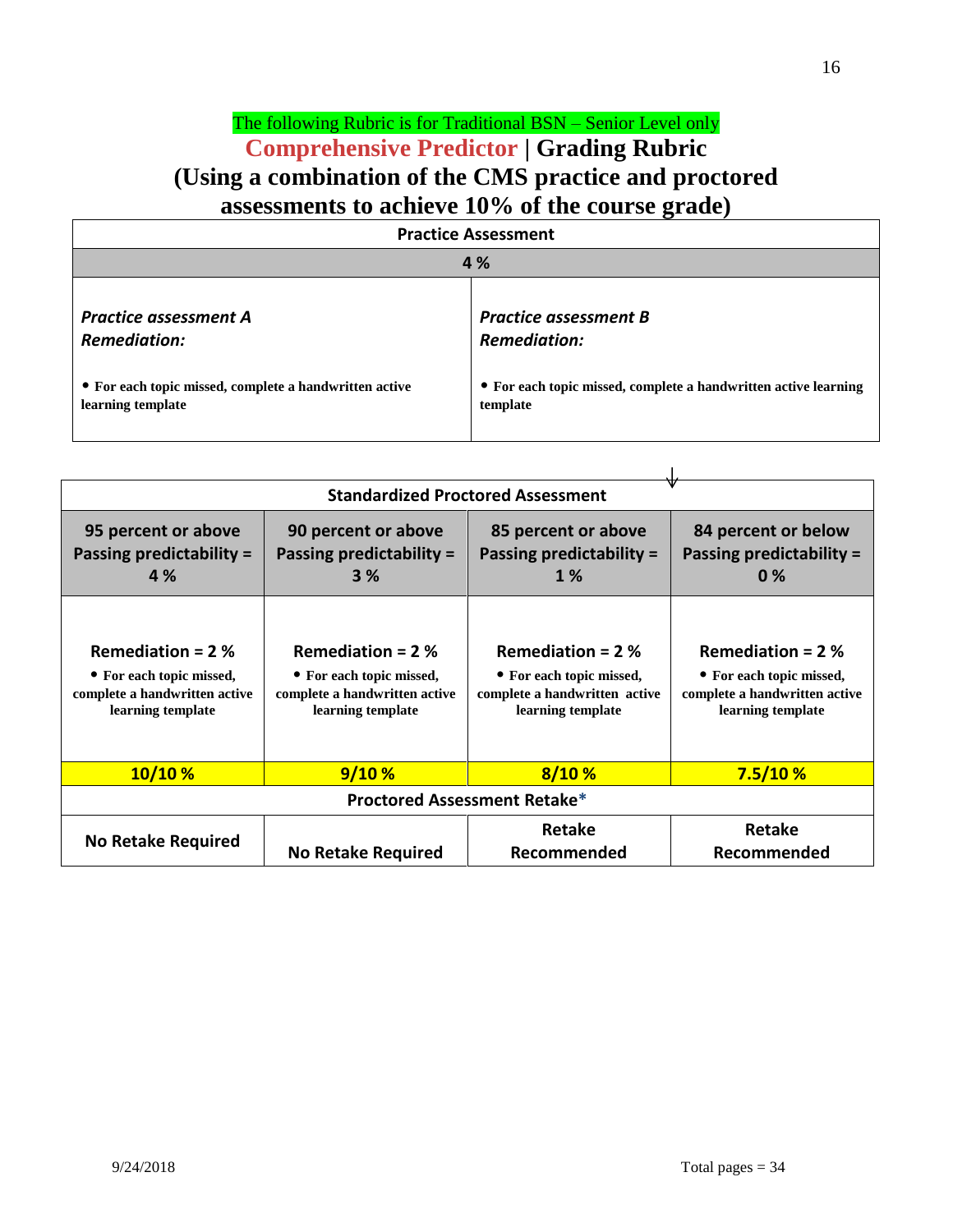### **Learning Activity 1 Individual Practice PICO question submitted in Canvas – 10 points** Must use PICO format to receive full credit

**LEARNING ACTIVITY 2:** Group question, background, and PICO format **20 points (pts)**

This interactive learning exercise is to help students identify the clinical nursing problems in their own clinical settings and state the problem for EBP group project in a focused, answerable question according to "PICO" criteria. The problem must be an acute med- surg nursing problem.

### Grading Rubric

| Content of the paper                                                                              | pts |
|---------------------------------------------------------------------------------------------------|-----|
| Describe a brief background on your clinical nursing problem or "Compelling question"             | 10  |
| Develop a parameter to guide your database search using "PICO" format representing P,             | 10  |
| population, I: intervention (the best, resent practice), C: comparison (current practice), and O: |     |
| outcome.                                                                                          |     |

**Learning Outcomes:** Upon completion of this assignment, the student will be able to:

- 1. Identify the clinical nursing problem (Burning/compelling question).
- 2. State the problem according to PICO criteria.
- 3. Search and retrieve relevant evidences from electronic databases.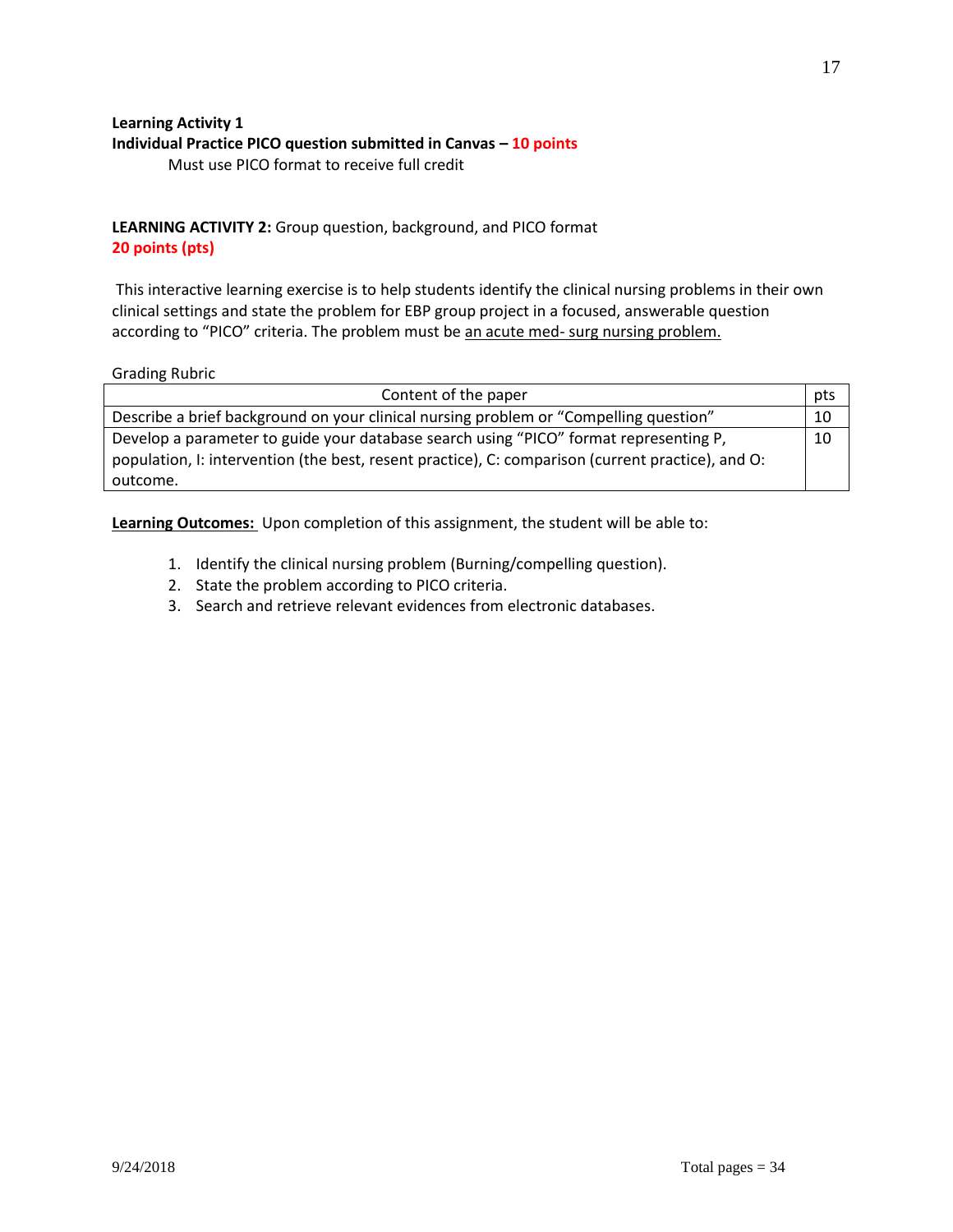# **LEARNING ACTIVITY 3:** Evidence Grid

# **20 points (pts)**

The purpose of this exercise is to develop a table that organizes the evidence related to your group PICO question and represent the data in a concise readable format.

The following process may be used:

With the group PICO question:

- 1. Conduct literature search to find the best available research articles that address your group's clinical problem (select the research articles published within past 5 years).
	- a. Identify most recent or best evidence from research studies related to the topic for the group.
	- b. Identify at least one research article (not a guideline or review paper) per person.
- 2. Critically read these research studies to determine their scientific merit and strength of
- evidence. Everyone in the group should read all publications identified above.

3. Create an Evidence Summary Grid—example below- include all elements- **Landscape format works best**

Learning Outcomes: Upon completion of this assignment, the student will be able to:

- 1. Identify the clinical nursing problem and state the focused question in PICO format.
- 2. Find the best relevant evidence using proper search strategy.
- 3. Critically appraise the evidence using critical appraisal checklist.
- 4. Rate the strength of the evidence and summarize the evidence

# Grading Rubric: Evidence Grid

| Content of the paper                                                                         | pts  |
|----------------------------------------------------------------------------------------------|------|
| Indicate databases that the group uses to search for evidence (experimental research study   | 0.5  |
| article). For example; CINAHL, PubMed, PsychInfo, EBSCO, or others.                          |      |
| 2. Present relevant information of the components in each research article in a table format | 19.5 |
| (please see the detail of points in the table).                                              |      |

| First               | Purposes/a Samplin |                   | <b>Tools or</b>   | IndependenDependen             |             | <b>Results of</b> | <b>Strengt</b> | Recommend      |
|---------------------|--------------------|-------------------|-------------------|--------------------------------|-------------|-------------------|----------------|----------------|
| lauthor             | ims/resear g       |                   |                   | instrume t variable(s)t        |             | the study         | hs and         | ations for the |
| land                | ch                 | technig           | nts used or the   |                                | variable(s) | (significa        | limitati       | practice (do   |
| year of             | questions          | ue                |                   | to collect interventionor the  |             | nt/not            | ons of         | not include    |
| publicatiof         |                    | land              |                   | the data, used in the outcomes |             | significan        | the            | recommenda     |
| lon                 | the study          | sample            | and data study    |                                | the         | t)                | study          | tion for the   |
| $(0.5 \text{ pts})$ |                    | size              | collection(3 pts) |                                | researcher  | (2pts)            | (2pts)         | future         |
|                     | $(3 \text{ pts})$  | $(2 \text{ pts})$ | method.           |                                | s want to   |                   |                | research)      |
|                     |                    |                   | $(2 \text{ pts})$ |                                | measure     |                   |                | (2pt)          |
|                     |                    |                   |                   |                                | (3pts)      |                   |                |                |
|                     |                    |                   |                   |                                |             |                   |                |                |
|                     |                    |                   |                   |                                |             |                   |                |                |
|                     |                    |                   |                   |                                |             |                   |                |                |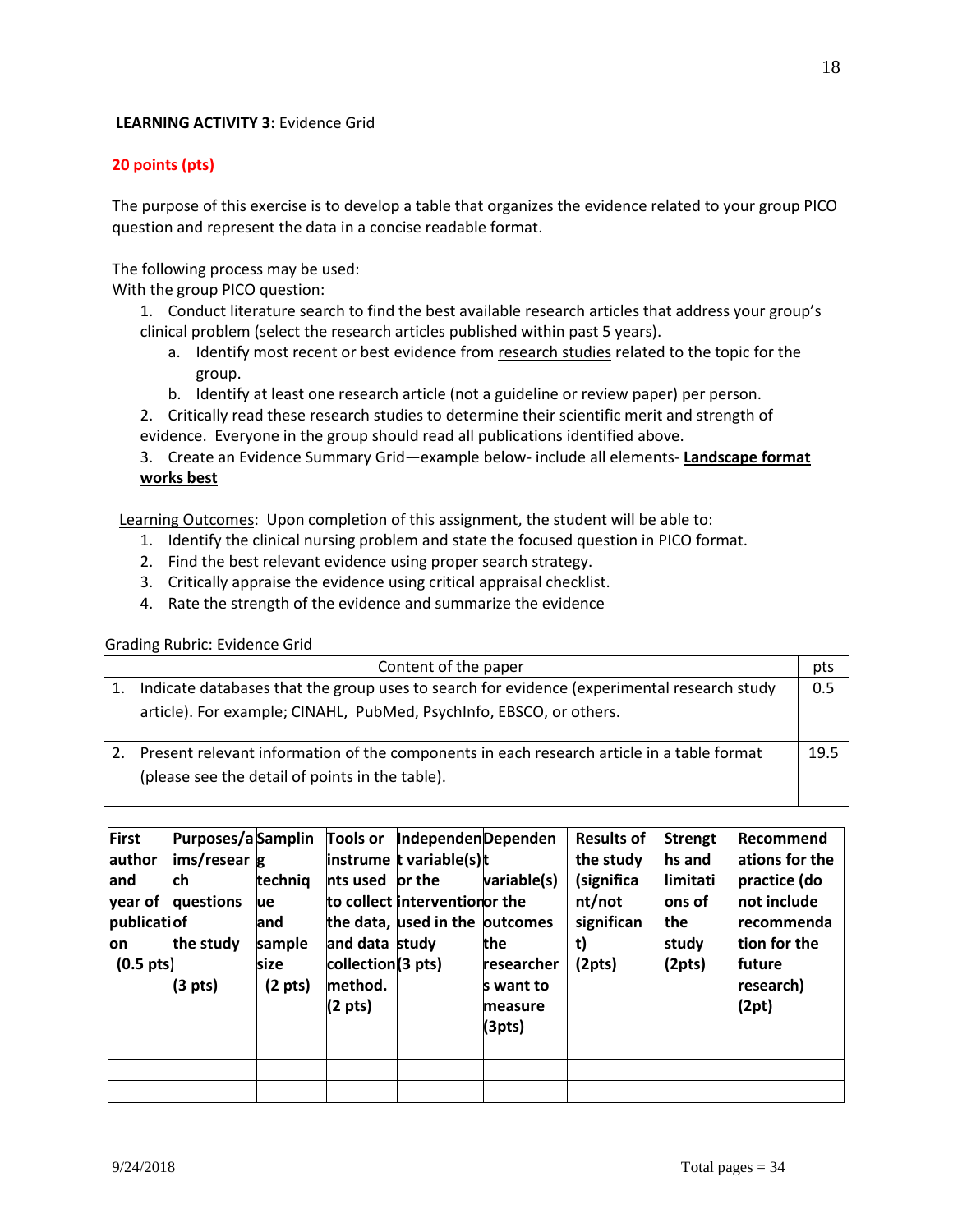### **LEARNING ACTIVITY 4:** Group Abstract Submission

### **30 points**

Read and synthesize the research article selected for your EBP project. With your group develop an abstract following the criteria listed below and formatted according to the posted criteria.

- 1. Write a scholarly abstract, comprehensively summarizing the findings in **one page, single spaced**. **Abstract should include:**
	- a. Background of the clinical problem or problem statement (2-3 sentences est.)
	- b. EBP or PICO question (1 sentence est.)
	- c. Evidence synthesis (6-7 sentences est.)
	- d. Implications/applicability for practice (2-3 sentences est.)

The **abstract submission should include: Author contact information, Abstract, References (on a second page stapled to the abstract) One abstract per group Remember to include your names**  See learning outcomes for Learning Activity 7

### **APA Abstract Formatting Criteria**

1 inch margins Times New Roman or Courier font Font size 11-12 point Left justify all paragraphs- **do not** indent paragraphs Body single space with 2 line breaks between paragraphs Underline and left justify subheadings on a new line (see below) Abstract must be no longer than 300 words References attached on a 2<sup>nd</sup> page

### Grading Rubric: Group Abstract (All members of the group will receive the same points)

| Content of the paper                                                                    | pts |
|-----------------------------------------------------------------------------------------|-----|
| Background or significant of the clinical problem                                       | 10  |
| EBP or PICO question                                                                    |     |
| Summary/synthesis of the best evidence (the most effective method (s) to solve clinical | 10  |
| problem)                                                                                |     |
| Implications for nursing practice                                                       |     |

### **LEARNING ACTIVITY 5:** Critical Appraisal Rough Draft

### **30 points**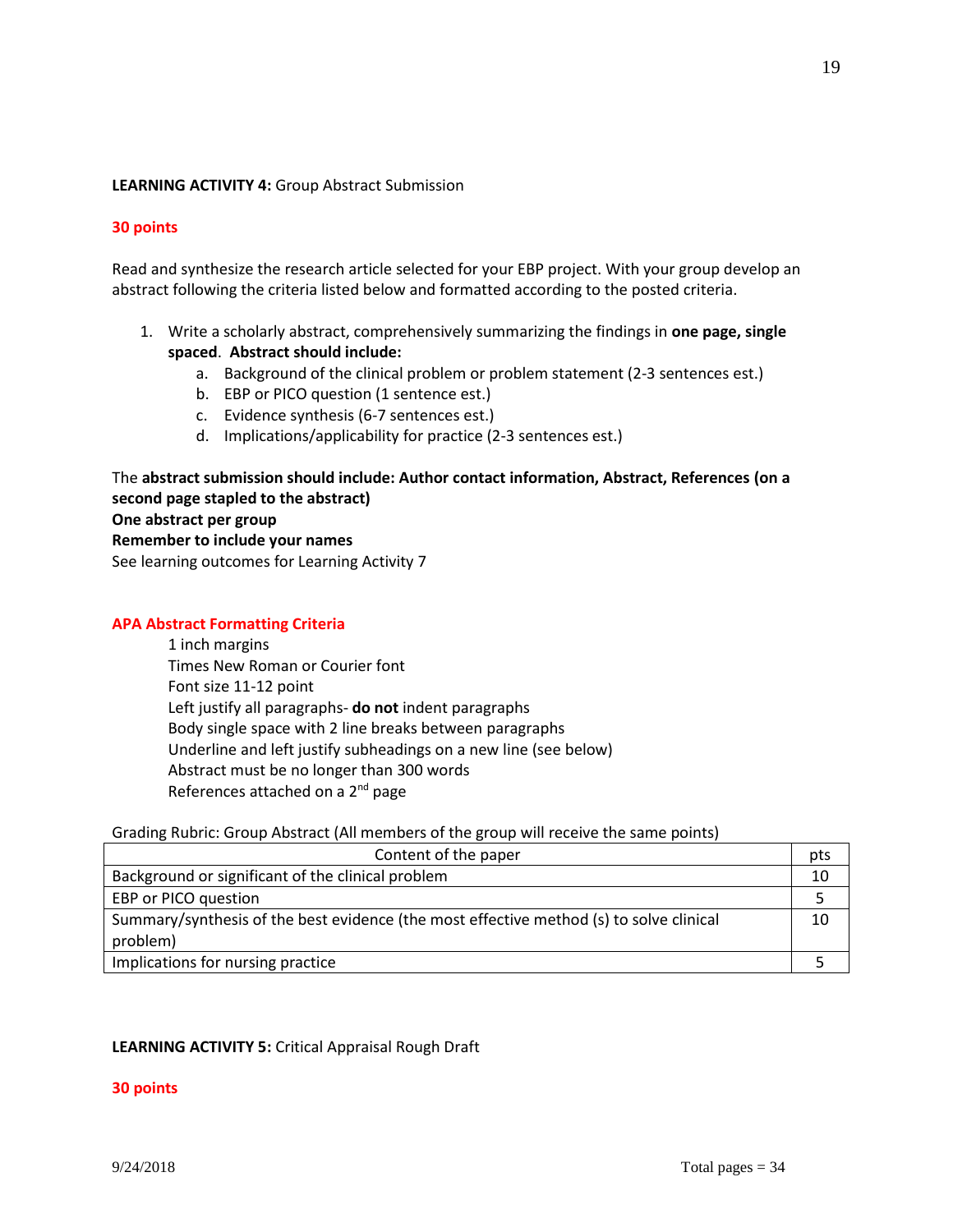Submit a rough draft of the Individual critical appraisal via hard copy in class following the rubric criteria for the rough draft

# **LEARNING ACTIVITY 6:** Individual Critical Appraisal

# **120 points**

Your selected article must be submitted (upload onto Canvas) along with your paper (The paper will not be graded without your selected article).

This assignment is designed for students to learn the first three steps of EBP process, the basic knowledge/skills of evidence-based practice. These steps include:

- 1. identify clinical/ nursing problem and develop a search parameter in a PICO format,
- 2. search and retrieve the best, relevant evidence (a research study article), and
- 3. appraise the evidence (research study article) critically.

Each student will select one RESEARCH ARTICLE that is relevant to your group's PICO question. The research article should be most current, published within past 5 years.

The paper should include the following sections: an introduction of your paper; background of the problem (clinical/burning/compelling question) that triggers you to seek for a better evidence to change practice; a PICO question that provide a parameter to search for the best evidence; search strategies that use to find the selected research article ( also called "evidence") with the rationales for your selection; an appraisal of the selected research study; ranking the level of the selected research article using the EBP hierarchical of evidence; a recommendation for the practice change (whether the intervention/ technique tested in this research study should be implemented with your patients) ; and the conclusion of your paper. (See the grading rubric provided with the specific criteria required)

This assignment is not to exceed 5 pages of relevant context, excluding title page and references. Five points will be deducted for each exceeded page.

Follow APA writing format. Students are encouraged to use writing center for help.

Learning Outcomes: Upon completion of this assignment, the student will be able to:

- 1. Identify the steps of evidence-based practice (EBP) process.
- 2. Identify the clinical nursing problem and state the focused question in PICO format.
- 3. Find the best relevant evidence using electronic databases.
- 4. Assess the research evidence systematically in three key steps: validity, reliability and applicability.
- 5. Discuss the level of evidence and grading recommendation.
- 6. Identify the critical components of a research article.
- 7. Analyze the article for clarity of information and use of research components.
- 8. Understand the relationship of the specific research to the application of nursing concepts in practice.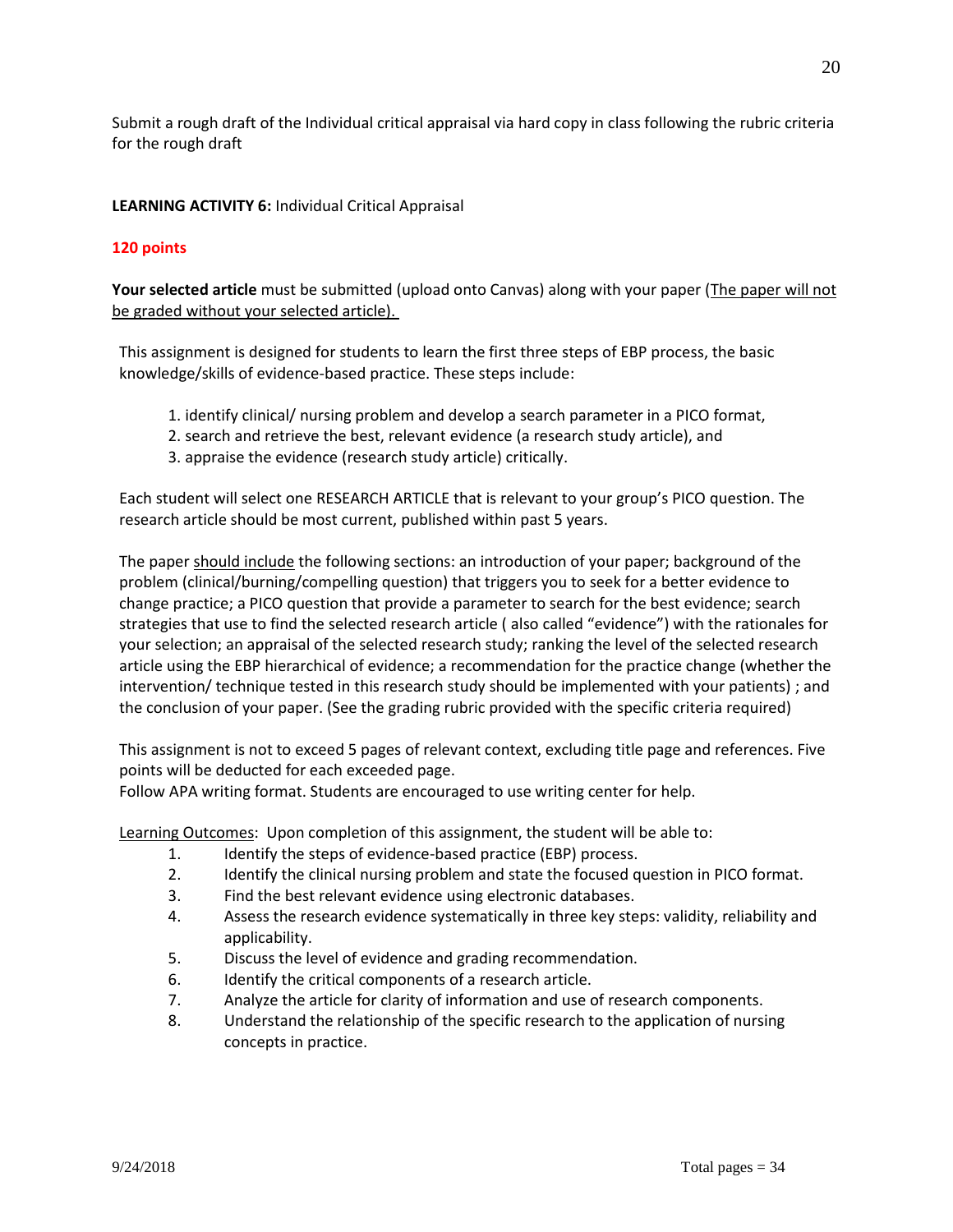# **Critical Appraisal Rough Draft Rubric -30 points**

|                       | 1pt                       | 3pts                     | 4pts                     | 6pts                             |  |
|-----------------------|---------------------------|--------------------------|--------------------------|----------------------------------|--|
| 1. Use skills of      | Includes <3 of 5 criteria | Includes 3 of 5 criteria | Includes 4 of 5 criteria | <b>Introduction section</b>      |  |
| inquiry, analysis,    | listed in "highly         | listed in "highly        | listed in "highly        | describes the nursing            |  |
| and information       | developed" column         | developed" column        | developed" column        | problem in 1-2                   |  |
| literacy to address   |                           |                          |                          | paragraph(s), which              |  |
| practice issues.      |                           |                          |                          | includes the following           |  |
|                       |                           |                          |                          | $(n=5):$                         |  |
| Essential I-3         |                           |                          |                          | -Prevalence of problem           |  |
| CLO I-1, PLO 1, ILO 1 |                           |                          |                          | supported with statistics        |  |
|                       |                           |                          |                          | -Consequence(s) of               |  |
|                       |                           |                          |                          | problem                          |  |
|                       |                           |                          |                          | -Current care/solution for       |  |
|                       |                           |                          |                          | problem                          |  |
|                       |                           |                          |                          | -Explanation of why              |  |
|                       |                           |                          |                          | current practice is not          |  |
|                       |                           |                          |                          | ideal                            |  |
|                       |                           |                          |                          | -Use of at least 2 scholarly     |  |
|                       |                           |                          |                          | references (not including        |  |
|                       |                           |                          |                          | critical appraisal article)      |  |
| 2. Apply concepts     | unfocused question or     | focused question,        | focused PICO question    | <b>PICO Question section</b>     |  |
| of quality            | some elements             | some elements            | using PICO format        | <b>Identifies PICO question</b>  |  |
| and safety            | missing, or incorrect     | missing, or incorrect    |                          | including $(n=5)$ :              |  |
| using structure,      | format used               | format used              |                          | -All (4) components of           |  |
| process,              |                           |                          |                          | PICO are clear and specific      |  |
| and outcome meas      |                           |                          |                          | With appropriate                 |  |
| ures to identify      |                           |                          |                          | punctuation mark                 |  |
| clinical questions    |                           |                          |                          |                                  |  |
| and describe the p    |                           |                          |                          |                                  |  |
| rocess of             |                           |                          |                          |                                  |  |
| changing current      |                           |                          |                          |                                  |  |
| practice.             |                           |                          |                          |                                  |  |
|                       |                           |                          |                          |                                  |  |
| <b>Essential II-6</b> |                           |                          |                          |                                  |  |
| CLO-1.5, 1.6, PLO     |                           |                          |                          |                                  |  |
| 1, ILO 1              |                           |                          |                          |                                  |  |
|                       |                           |                          |                          |                                  |  |
| 3. Participate in     | Includes <3 of 5 criteria | Includes 3 of 5 criteria | Includes 4 of 5 criteria | <b>Search Strategies section</b> |  |
| the process of        | listed in "highly         | listed in "highly        | listed in "highly        | <b>Describes the steps</b>       |  |
| retrieval,            | developed" column         | developed" column        | developed" column        | including $(n=5)$ :              |  |
| appraisal,            |                           |                          |                          | - name of at least 2             |  |
| and synthesis of      |                           |                          |                          | acceptable databases             |  |
| evidence              |                           |                          |                          | -All search terms and            |  |
| in collaboration      |                           |                          |                          |                                  |  |
| with                  |                           |                          |                          | keywords used                    |  |
|                       |                           |                          |                          | -Any limiting parameters         |  |
| other members of      |                           |                          |                          | used                             |  |
| the healthcare        |                           |                          |                          | - - Chosen article is clearly    |  |
| team to               |                           |                          |                          | identified and linked to         |  |
| improve patient       |                           |                          |                          | specific database search         |  |
| outcomes.             |                           |                          |                          | - Steps written in concise       |  |
|                       |                           |                          |                          | format                           |  |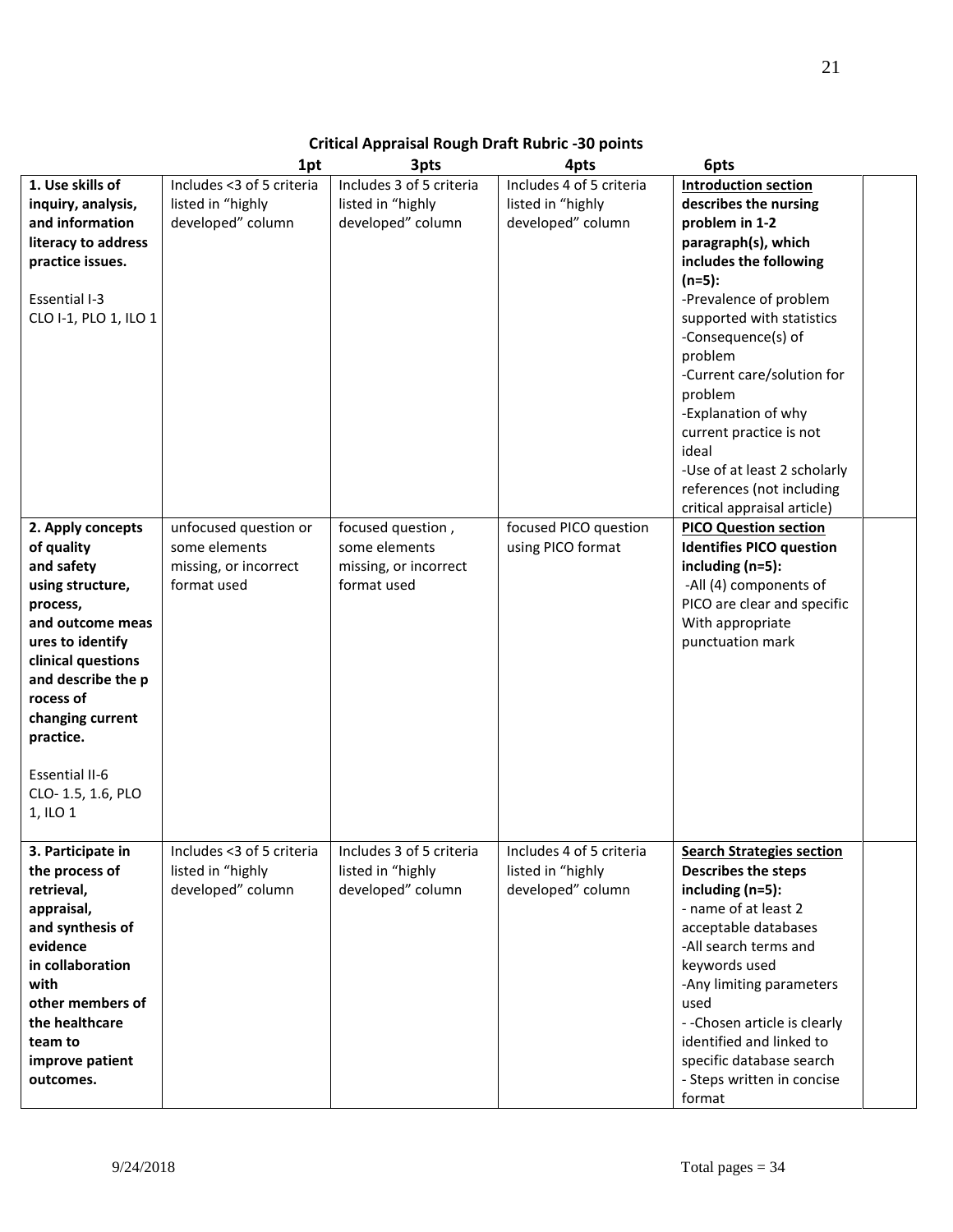| <b>Essential III-5</b> |                      |                            |                             |                                      |  |
|------------------------|----------------------|----------------------------|-----------------------------|--------------------------------------|--|
| CLO 1.3 PLO 3, ILO     |                      |                            |                             |                                      |  |
| 1, 2                   |                      |                            |                             |                                      |  |
| 4. Demonstrate an      | Includes <5 criteria | Includes 5 of 7 criteria   | Includes 6 of 7 criteria in | <b>Summary section which</b>         |  |
| understanding of       | listed in "highly    | listed in "highly          | "highly developed"          | includes key elements of             |  |
| the basic elements     | developed" column    | developed" column          | column                      | research article including           |  |
| of the research        |                      |                            |                             | $(n=7):$                             |  |
| process                |                      |                            |                             | -Purpose of study                    |  |
| and models for         |                      |                            |                             | -Sample                              |  |
| applying evidence      |                      |                            |                             | -Methods                             |  |
| to clinical practice.  |                      |                            |                             | -Findings/results                    |  |
|                        |                      |                            |                             | -Limitations                         |  |
| <b>Essential III-2</b> |                      |                            |                             | -Strengths                           |  |
| CLO-1.5, 1.7, 1.8,     |                      |                            |                             | -No direct quotes                    |  |
| PLO 1 & 3, ILO 1, 2    |                      |                            |                             |                                      |  |
| 5. Use written,        | Includes <7 criteria | Includes 7-8 of 12         | Includes 9-10 of 12         | <b>Formatting follows APA</b>        |  |
| verbal, nonverbal,     | listed in "highly    | criteria listed in "highly | criteria listed in "highly  | 6 <sup>th</sup> edition including at |  |
| and emerging tech      | developed" column    | developed" column          | developed" column           | least 11 of the 12                   |  |
| nology methods to      |                      |                            |                             | following:                           |  |
| communicate            |                      |                            |                             | -Title page                          |  |
| effectively.           |                      |                            |                             | -Font size & typeface                |  |
|                        |                      |                            |                             | -Running head                        |  |
| <b>Essential I-4</b>   |                      |                            |                             | -Page numbers                        |  |
| CLO 3.4, PLO 3, 4,     |                      |                            |                             | -Margins                             |  |
| ILO 1, 2, 3            |                      |                            |                             | -Spacing                             |  |
|                        |                      |                            |                             | -Headings                            |  |
|                        |                      |                            |                             | -Abbreviations                       |  |
|                        |                      |                            |                             | -Professional language (no           |  |
|                        |                      |                            |                             | contractions,                        |  |
|                        |                      |                            |                             | colloquialisms, clichés,             |  |
|                        |                      |                            |                             | slang, etc.)                         |  |
|                        |                      |                            |                             | -Citations                           |  |
|                        |                      |                            |                             | -Quotes (max = $1$ )                 |  |
|                        |                      |                            |                             | -Reference page                      |  |

| <sup>*</sup> See syllabus for course-specific policy related to late<br>submission of assignments (i.e. 10% per day). | <b>COMMENTS:</b>                   |
|-----------------------------------------------------------------------------------------------------------------------|------------------------------------|
| *Outcomes not addressed in the paper will not earn points.                                                            |                                    |
|                                                                                                                       | /30<br><b>TOTAL POINTS EARNED:</b> |
|                                                                                                                       |                                    |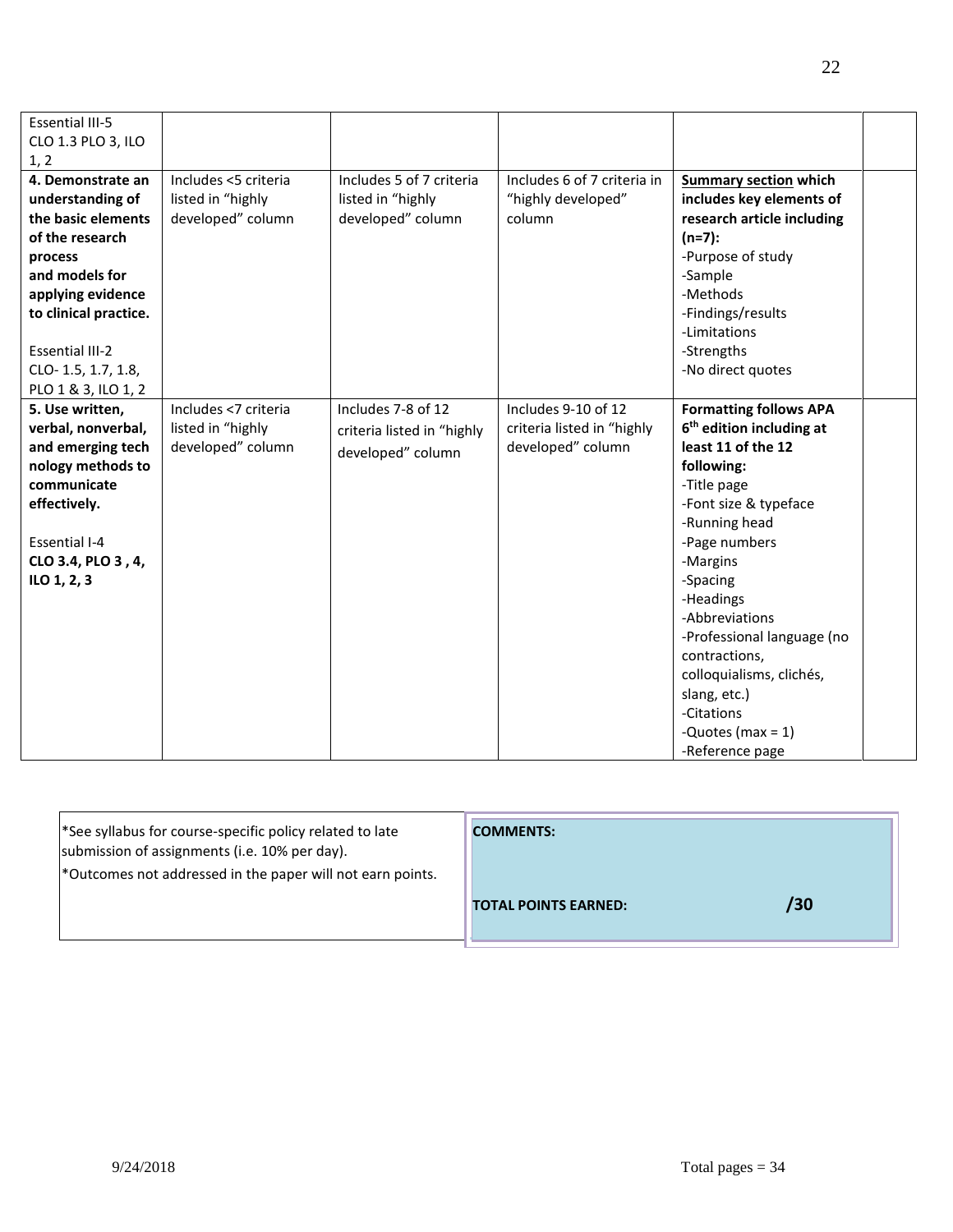# **Critical Appraisal Grading Rubric (120 Points) STUDENT**

| <b>Outcomes</b>                       | <b>Initial</b>                         | <b>Emerging</b>                    | Developed                                  | <b>Highly Developed</b>                                         | Score |
|---------------------------------------|----------------------------------------|------------------------------------|--------------------------------------------|-----------------------------------------------------------------|-------|
| CLO=Course                            | 10 points                              | 11 points                          | 12 points                                  | 15 points                                                       |       |
| Learning Outcome                      |                                        |                                    |                                            |                                                                 |       |
| PLO=Program                           |                                        |                                    |                                            |                                                                 |       |
| Learning Outcome                      |                                        |                                    |                                            |                                                                 |       |
| 1. Use skills of                      | Includes <3 of 5 criteria              | Includes 3 of 5 criteria           | Includes 4 of 5 criteria                   | <b>Introduction section</b>                                     |       |
| inquiry, analysis,<br>and information | listed in "highly<br>developed" column | listed in "highly                  | listed in "highly<br>developed" column     | describes the nursing                                           |       |
| literacy to address                   |                                        | developed" column                  |                                            | problem in 1-2<br>paragraph(s), which                           |       |
| practice issues.                      |                                        |                                    |                                            | includes the following                                          |       |
| Essential I-3                         |                                        |                                    |                                            | $(n=5):$<br>-Prevalence of problem                              |       |
| CLO I-1, PLO 1, ILO 1                 |                                        |                                    |                                            | supported with statistics<br>-Consequence(s) of                 |       |
|                                       |                                        |                                    |                                            | problem<br>-Current care/solution for                           |       |
|                                       |                                        |                                    |                                            | problem                                                         |       |
|                                       |                                        |                                    |                                            | -Explanation of why<br>current practice is not                  |       |
|                                       |                                        |                                    |                                            | ideal                                                           |       |
|                                       |                                        |                                    |                                            | -Use of at least 2 scholarly                                    |       |
|                                       |                                        |                                    |                                            | references (not including                                       |       |
|                                       |                                        |                                    |                                            | critical appraisal article                                      |       |
|                                       |                                        |                                    |                                            | authors)                                                        |       |
| 2. Apply concepts<br>of quality       | unfocused question or<br>some elements | focused question,<br>some elements | focused PICO question<br>using PICO format | <b>PICO Question section</b><br><b>Identifies PICO question</b> |       |
| and safety                            | missing, or incorrect                  | missing, or incorrect              |                                            | including (n=5):                                                |       |
| using structure,                      | format used                            | format used                        |                                            | -All (4) components of                                          |       |
| process,                              |                                        |                                    |                                            | PICO are clear and specific                                     |       |
| and outcome meas                      |                                        |                                    |                                            | With appropriate                                                |       |
| ures to identify                      |                                        |                                    |                                            | punctuation mark                                                |       |
| clinical questions                    |                                        |                                    |                                            |                                                                 |       |
| and describe the p<br>rocess of       |                                        |                                    |                                            |                                                                 |       |
| changing current                      |                                        |                                    |                                            |                                                                 |       |
| practice.                             |                                        |                                    |                                            |                                                                 |       |
| <b>Essential II-6</b>                 |                                        |                                    |                                            |                                                                 |       |
| CLO-1.5, 1.6, PLO                     |                                        |                                    |                                            |                                                                 |       |
| 1, ILO 1                              |                                        |                                    |                                            |                                                                 |       |
| 3. Participate in                     | Includes <3 of 5 criteria              | Includes 3 of 5 criteria           | Includes 4 of 5 criteria                   | <b>Search Strategies section</b>                                |       |
| the process of                        | listed in "highly                      | listed in "highly                  | listed in "highly                          | <b>Describes the steps</b>                                      |       |
| retrieval,                            | developed" column                      | developed" column                  | developed" column                          | including (n=5):                                                |       |
| appraisal,                            |                                        |                                    |                                            | - name of at least 2                                            |       |
| and synthesis of<br>evidence          |                                        |                                    |                                            | acceptable databases<br>-All search terms and                   |       |

**Grading Rubric: Critical Appraisal TOTAL Points Possible = 120**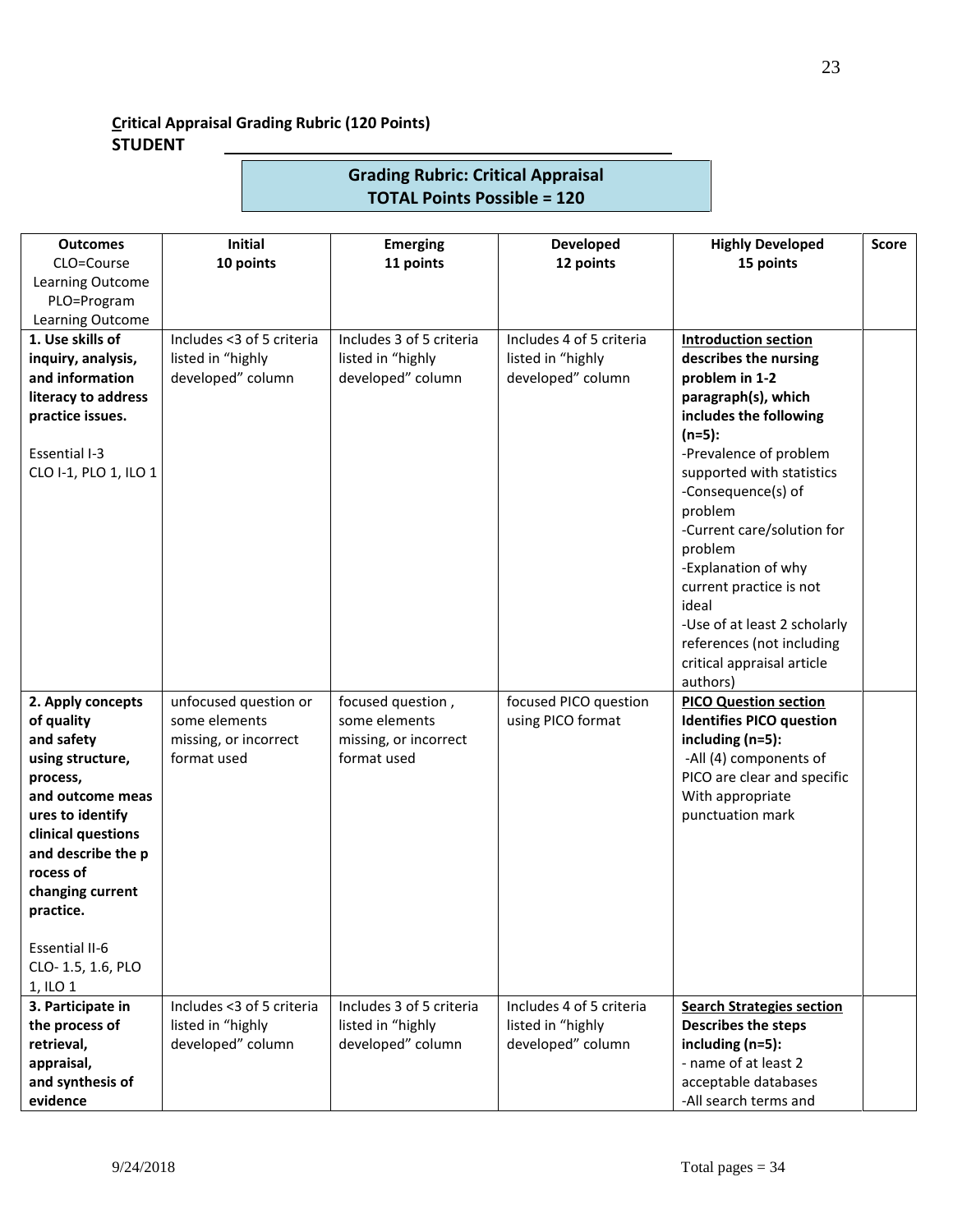| in collaboration<br>with<br>other members of<br>the healthcare<br>team to<br>improve patient<br>outcomes.<br><b>Essential III-5</b><br>CLO 1.3 PLO 3, ILO<br>1, 2                                                                                              |                                                                |                                                                    |                                                                    | keywords used<br>-Any limiting parameters<br>used<br>-Chosen article is clearly<br>identified and linked to<br>specific database search<br>- Steps of searching each<br>database written in<br>concise format                                                                                           |  |
|----------------------------------------------------------------------------------------------------------------------------------------------------------------------------------------------------------------------------------------------------------------|----------------------------------------------------------------|--------------------------------------------------------------------|--------------------------------------------------------------------|---------------------------------------------------------------------------------------------------------------------------------------------------------------------------------------------------------------------------------------------------------------------------------------------------------|--|
| 4. Demonstrate an<br>understanding of<br>the basic elements<br>of the research<br>process<br>and models for<br>applying evidence<br>to clinical practice.<br><b>Essential III-2</b><br>CLO-1.5, 1.7, 1.8,<br>PLO 1 & 3, ILO 1, 2                               | Includes <5 criteria<br>listed in "highly<br>developed" column | Includes 5 of 7 criteria<br>listed in "highly<br>developed" column | Includes 6 of 7 criteria in<br>"highly developed"<br>column        | <b>Quantitative Article</b><br><b>Summary section which</b><br>includes key elements of<br>research article including<br>$(n=7):$<br>-Purpose of study<br>-Sample<br>-Methods<br>-Findings/results<br>-Limitations<br>-Strengths<br>-No direct quotes                                                   |  |
| 5. Evaluate<br>the credibility of<br>sources of<br>information,<br>including but<br>not limited to<br>databases<br>and Internet<br>resources.<br><b>Essential III-4</b><br>CLO-1.8, 3.3, PLO<br>3, ILO 1, 2                                                    | Includes <4 criteria<br>listed in "highly<br>developed" column | Includes 4 of 6 criteria<br>listed in "highly<br>developed" column | Includes 5 of 6 criteria<br>listed in "highly<br>developed" column | <b>Appraisal of the Article</b><br>section which includes<br>$(n=6)$ :<br>-Correct level of evidence<br>-Validity of study and/or<br>instrument<br>-Reliability of study and/or<br>instrument<br>- Applicability to practice<br>- Rationale for the decision<br>- Using correct research<br>terminology |  |
| 6.<br>Integrate evidence<br>, clinical judgment,<br>interprofessional<br>perspectives,<br>and patient prefer<br>ences in planning,<br>implementing,<br>and evaluating out<br>comes of care.<br><b>Essential III-6</b><br>CLO-1.4, 1.5, 1.6,<br>PLO 3, ILO 1, 2 | Includes <1 criteria<br>listed in "highly<br>developed" column | Includes 1 of 3 criteria<br>listed in "highly<br>developed" column | Includes 2 of 3 criteria<br>listed in "highly<br>developed" column | <b>Recommendations section</b><br>including $(n=4)$ :<br>- with at least 3<br>recommendations for<br>practice change<br>- rationale for practice<br>change is sound, logical,<br>based on the evidence<br>-no direct quotes<br>- quality of evidence is<br>clearly addressed                            |  |
| 7. Use written,<br>verbal, nonverbal,                                                                                                                                                                                                                          | Includes <7 criteria<br>listed in "highly                      | Includes 7-8 of 12<br>criteria listed in "highly                   | Includes 9-10 of 12<br>criteria listed in "highly                  | <b>Formatting follows APA</b><br>6 <sup>th</sup> edition including at                                                                                                                                                                                                                                   |  |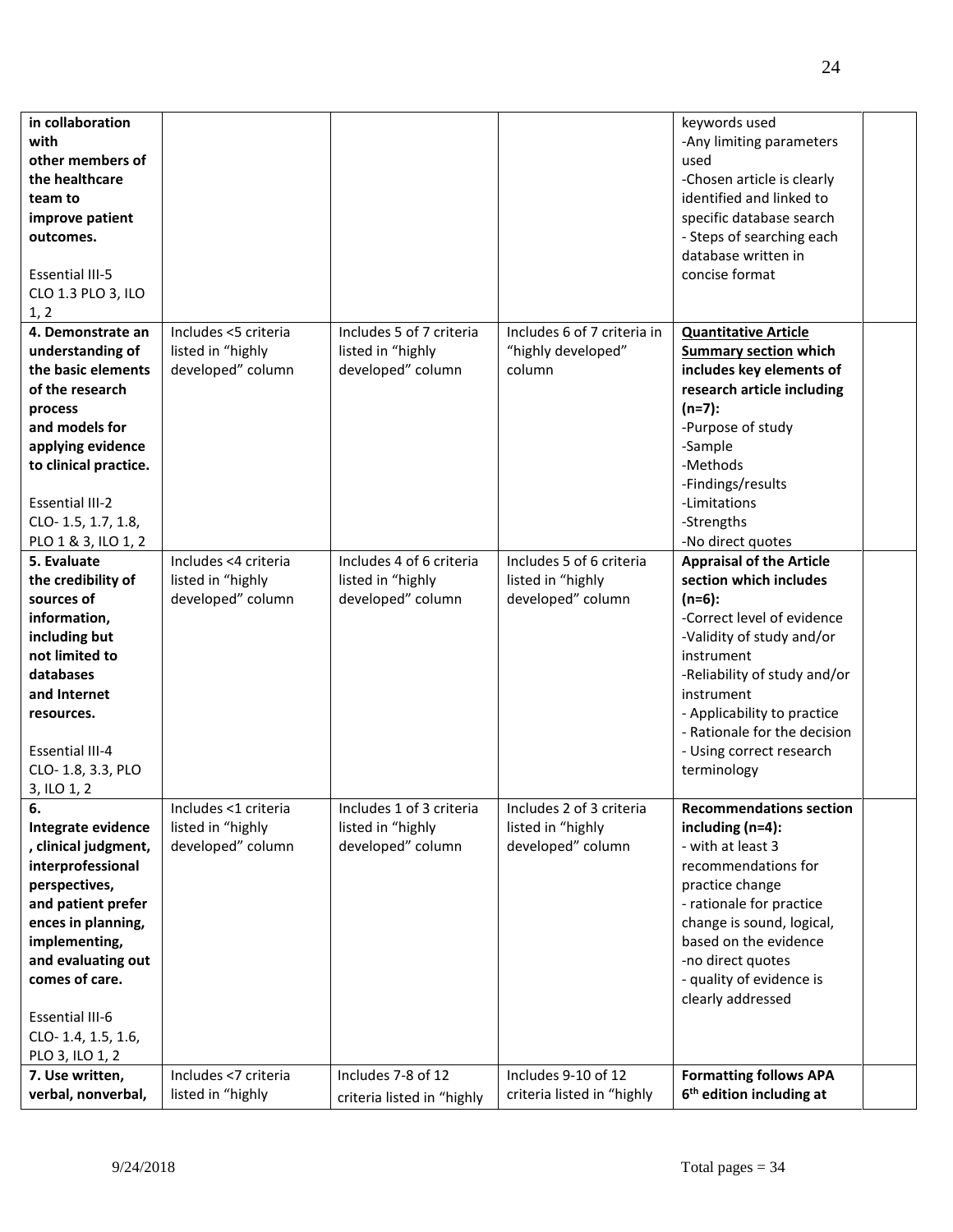|                      | developed" column    | developed" column        | developed" column            | least 11 of the 12           |  |
|----------------------|----------------------|--------------------------|------------------------------|------------------------------|--|
| and emerging tech    |                      |                          |                              |                              |  |
| nology methods to    |                      |                          |                              | following:                   |  |
| communicate          |                      |                          |                              | -Title page                  |  |
| effectively.         |                      |                          |                              | -Font size & typeface        |  |
|                      |                      |                          |                              | -Running head                |  |
| <b>Essential I-4</b> |                      |                          |                              | -Page numbers                |  |
| CLO 3.4, PLO 3, 4,   |                      |                          |                              | -Margins                     |  |
| ILO 1, 2, 3          |                      |                          |                              | -Spacing                     |  |
|                      |                      |                          |                              | -Headings                    |  |
|                      |                      |                          |                              | -Abbreviations               |  |
|                      |                      |                          |                              | -Professional language (no   |  |
|                      |                      |                          |                              | contractions,                |  |
|                      |                      |                          |                              | colloquialisms, clichés,     |  |
|                      |                      |                          |                              |                              |  |
|                      |                      |                          |                              | slang, etc.)                 |  |
|                      |                      |                          |                              | -Citations                   |  |
|                      |                      |                          |                              | -Quotes (max = $1$ )         |  |
|                      |                      |                          |                              | -Reference page              |  |
| 8. Use written,      | Includes <4 criteria | Includes 4 of 7 criteria | Includes 5-6 - of 7 criteria | <b>Produces scholarly</b>    |  |
| verbal, nonverbal,   | listed in "highly    | listed in "highly        | listed in "highly            | product that includes        |  |
| and emerging tech    | developed" column    | developed" column        | developed" column            | $(n=7):$                     |  |
| nology methods to    |                      |                          |                              | $ \leq$ 5 pages in length    |  |
| communicate          |                      |                          |                              | (exclusive of title and      |  |
| effectively.         |                      |                          |                              | reference pages)             |  |
|                      |                      |                          |                              | - Organized with an          |  |
| <b>Essential I-4</b> |                      |                          |                              | introduction, body,          |  |
| PLO III.B            |                      |                          |                              | summary, and necessary       |  |
|                      |                      |                          |                              | transitions                  |  |
|                      |                      |                          |                              |                              |  |
|                      |                      |                          |                              | - Text typed with less than  |  |
|                      |                      |                          |                              | 5 errors in grammar,         |  |
|                      |                      |                          |                              | spelling and/or              |  |
|                      |                      |                          |                              | punctuation for the entire   |  |
|                      |                      |                          |                              | paper                        |  |
|                      |                      |                          |                              | - Text written using         |  |
|                      |                      |                          |                              | appropriate language         |  |
|                      |                      |                          |                              | without bias (e.g. gender)   |  |
|                      |                      |                          |                              | or informality (e.g. first   |  |
|                      |                      |                          |                              | person)                      |  |
|                      |                      |                          |                              | - Sentences written          |  |
|                      |                      |                          |                              | without fragments or run-    |  |
|                      |                      |                          |                              | ons                          |  |
|                      |                      |                          |                              | - Paragraphs neither short   |  |
|                      |                      |                          |                              | nor long                     |  |
|                      |                      |                          |                              | --All factual information is |  |
|                      |                      |                          |                              |                              |  |
|                      |                      |                          |                              | properly cited               |  |

| <sup>*</sup> See syllabus for course-specific policy related to late<br>submission of assignments (i.e. 10% per day). | <b>COMMENTS:</b>            |      |
|-----------------------------------------------------------------------------------------------------------------------|-----------------------------|------|
| *Outcomes not addressed in the paper will not earn points.                                                            |                             |      |
|                                                                                                                       | <b>TOTAL POINTS EARNED:</b> | /120 |

Г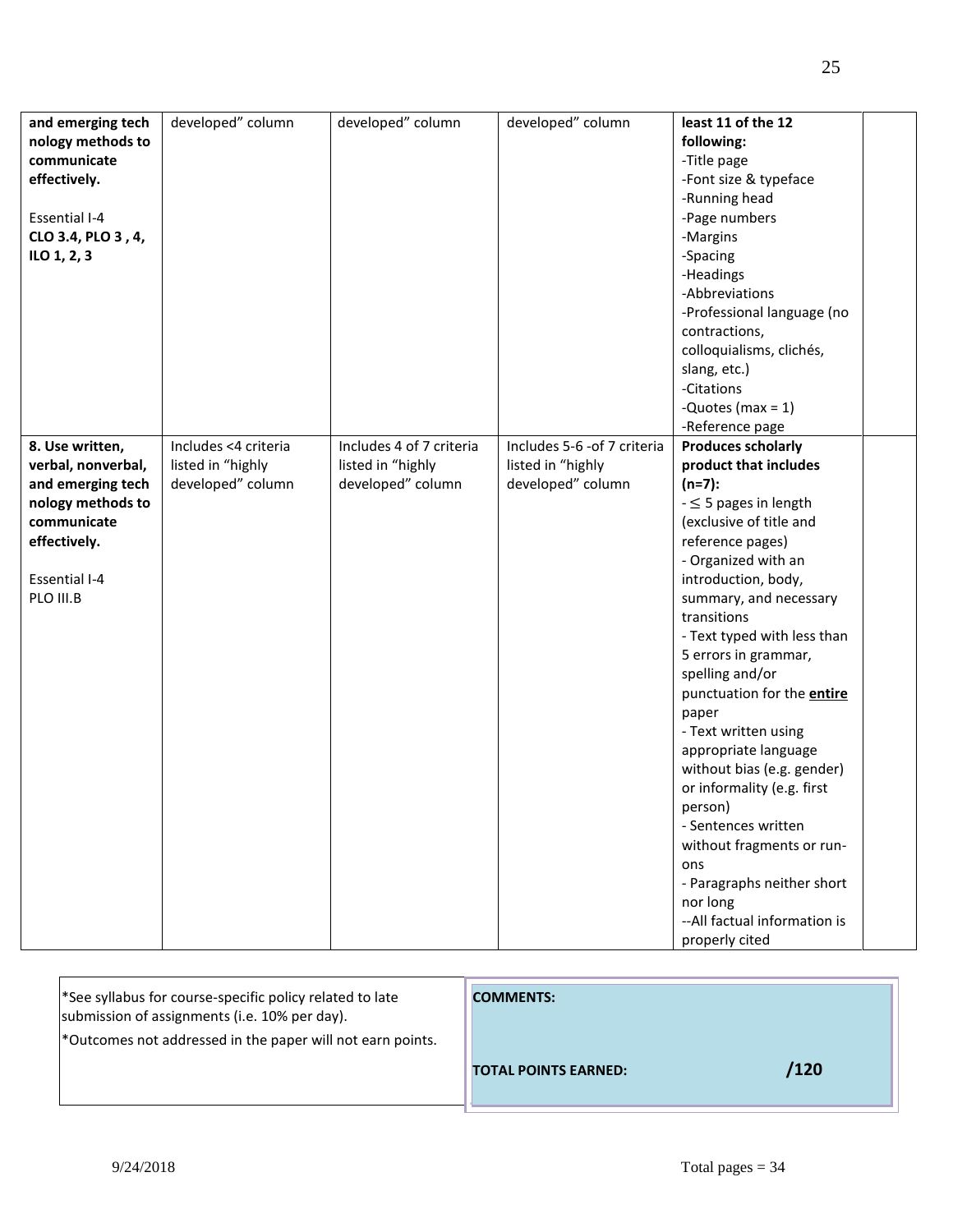# **LEARNING ACTIVITY 7:** Individual Informed Consent Module

# **30 points**

This assignment is designed to identify the historical events that have influenced the development of Ethical Codes and Regulations and learn the ethical principles that are important in conducting research on human subjects.

Complete NIH ethics and informed consent modules on " NIH Office of Extramural Research on-line tutorial Protecting Human Research Participants (PHRP) **[\(http://phrp.nihtraining.com\)](http://phrp.nihtraining.com/) then submit the certificate of completion in Canvas.** 

Please complete the registration form to register a new account by creating a username and password before proceeding and it will take approximately 3 hours to complete the modules and post-test.

Learning Outcomes: Upon completion of this assignment, the student will be able to:

- 1. Identify the historical events influencing the development of ethical codes and regulation for research.
- 2. Identify the ethical principles that are important in conducting research on human subjects.
- 3. Describe the human rights that require protection in research.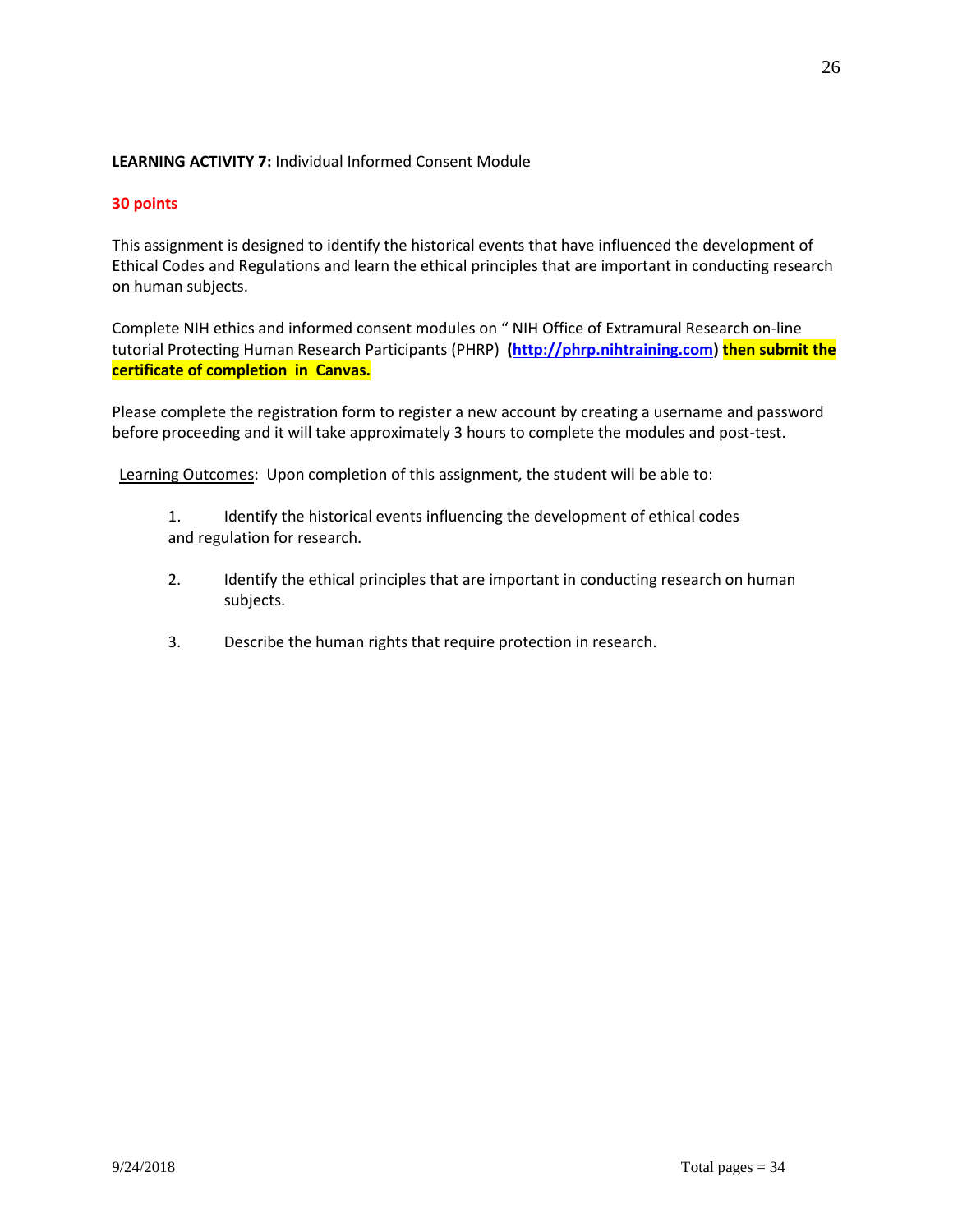# **LEARNING ACTIVITY 8:** Group EBP Powerpoint Poster Project and Presentation

### **100 points**

The purpose of this learning activity is to develop the basic knowledge and skills associated with Evidence-Based Practice (EBP) processes. This exercise is to help students develop skills in (a) formulating a focused, answerable clinical question; (b) searching the literature for the best available evidence; (c) appraising the evidence; (d) determining the strength of evidence; (e) synthesizing the evidence; and (f) evaluating the evidence.

In a group of 3- 4 students from the approved PICO question, students will write and submit (1) a scholarly **abstract (one-page single spaced)** on evidence synthesis; (2) compose an evidence summary grid; and (3) create a scholarly poster slide and present the slide at **"SON Scholarly Day" on 4/25 at the Liberty Station Conference Center Main Hall- plan to arrive early to set up.** (4) Submit a peer evaluation for each member of your team

The following process should be used:

- 2. Select a clinical nursing problem for the group.
- 3. Formulate a PICO/EBP question
- 4. Conduct literature search to find the best available studies that address the nursing problem and present the synthesized findings (select best and most current publications, published within past 5 years).
	- a. Identify one most recent, best evidence to the topic for the group project.
	- b. Identify at least one research article (not a guideline or review paper) per person.
	- c. Critically read these studies to determine their scientific merit and strength of evidence.
- 5. Provide recommendation for practice changes

Learning Outcomes: Upon completion of this assignment, the student will be able to:

- 1. Identify the clinical nursing problem and state the focused question in PICO format.
- 2. Find the best relevant evidence using proper search strategy.
- 3. Identify the pre-appraised evidence including meta-analysis, integrative review, Cochrane Database or Clinical Practice Guidelines (CPGs).
- 4. Critically appraise the evidence using criteria outlined on rubric
- 5. Rate the strength of the evidence and summarize the evidence.
- 6. Discuss the importance of dissemination of research findings to building EBP.
- 7. Present the findings in professional manner.
- 8. Role Model professional dress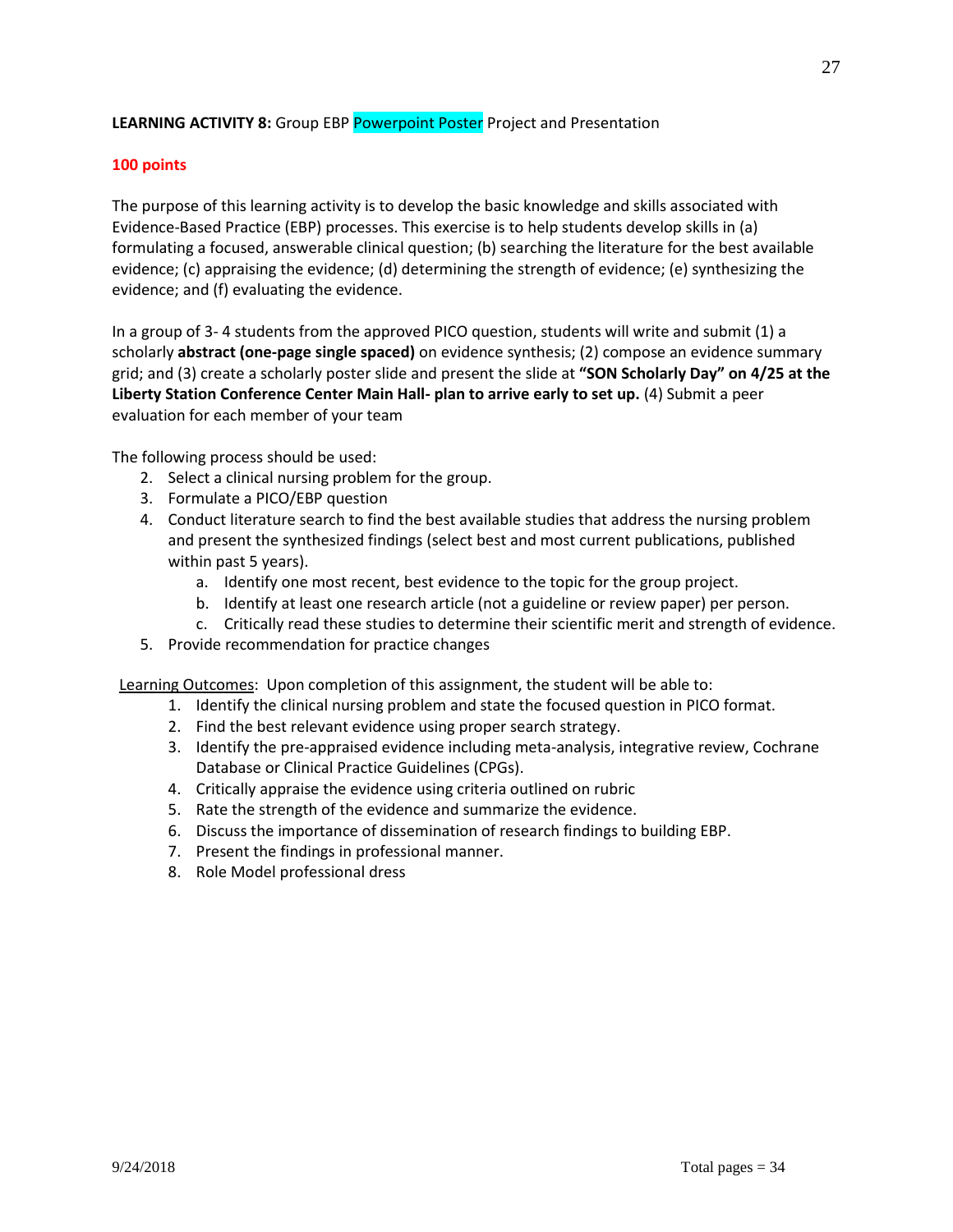Grading Rubric: EBP Group Project and Presentation (All members of the group will receive the same points)

| Content                                                                              | pts |  |  |
|--------------------------------------------------------------------------------------|-----|--|--|
| Posters must have Group member names, SON Logos, and the content based on your group |     |  |  |
| abstract                                                                             |     |  |  |
| Clarity & simplicity in conveying the main points                                    | 30  |  |  |
| Presentation style                                                                   | 10  |  |  |
| Creativity                                                                           | 20  |  |  |
| Participation by all members in presentation<br>٠                                    | 20  |  |  |
| <b>Professional Dress</b>                                                            | 20  |  |  |
|                                                                                      |     |  |  |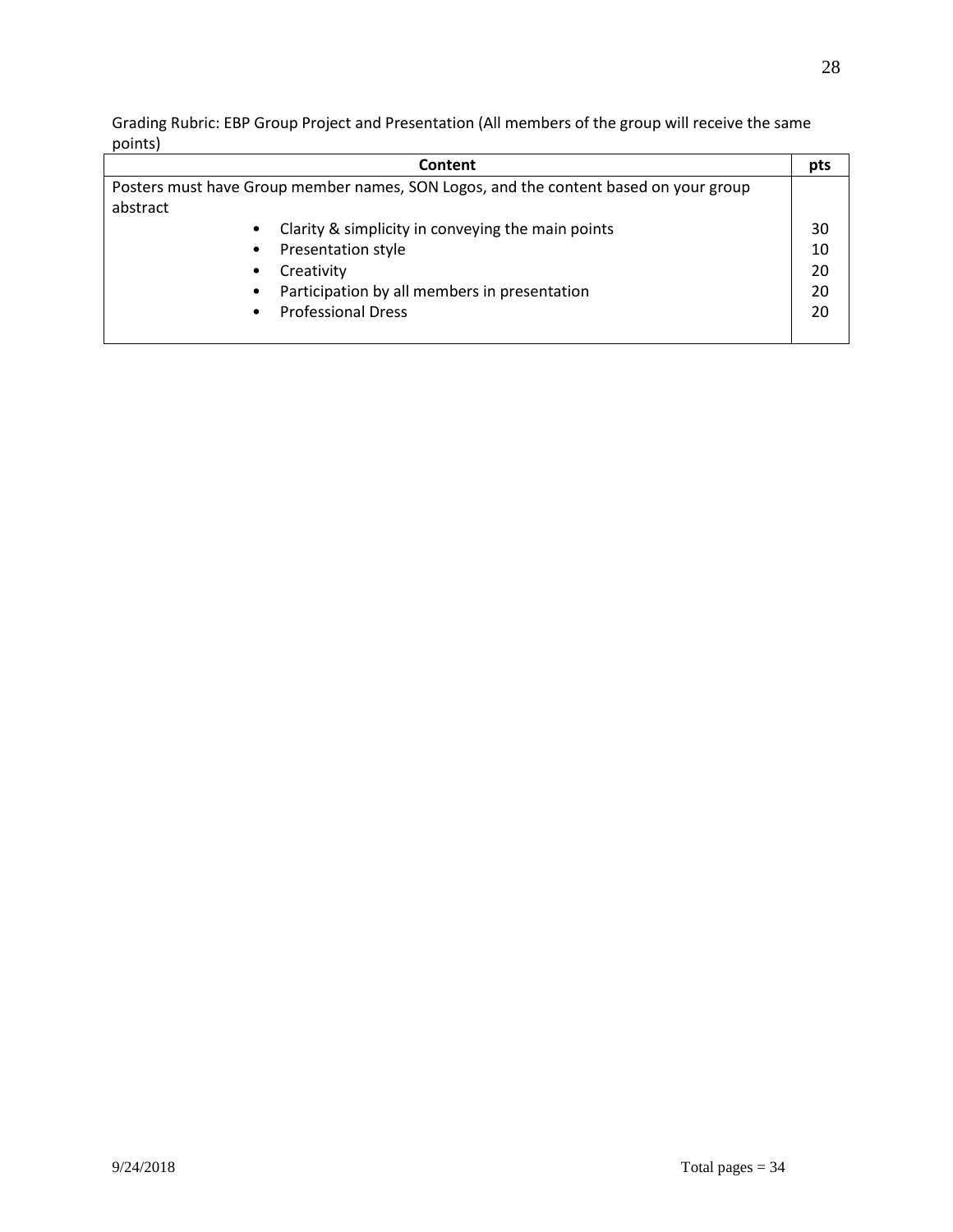# **LEARNING ACTVITY 9: Peer Evaluation**

**10 points**

Submit one evaluation form for each group member in Canvas by 12/5 1300. **Include an evaluation of yourself**

**Your name \_\_\_\_\_\_\_\_\_\_\_\_\_\_\_\_\_\_\_\_\_\_\_\_\_\_\_\_\_\_\_**

### **Name of person evaluated: \_\_\_\_\_\_\_\_\_\_\_\_\_\_\_\_\_\_\_\_\_\_\_\_\_\_\_\_\_\_\_\_\_\_\_\_\_\_\_\_\_\_\_\_\_\_\_\_\_\_\_**

| <b>Cooperation</b>                                                                                                                                                  | <b>Never</b><br>0 | <b>Sometimes</b><br>1 | <b>Often</b><br>2              |
|---------------------------------------------------------------------------------------------------------------------------------------------------------------------|-------------------|-----------------------|--------------------------------|
| Arrives on time and remains during activities<br>1.                                                                                                                 |                   |                       |                                |
| Demonstrates good balance of Active listening &<br>2.<br>participation by asking useful or probing<br>questions, and shares, accept useful information<br>and ideas |                   |                       |                                |
| Shows respect for the feelings and opinions of<br>3.<br>others                                                                                                      |                   |                       |                                |
| <b>Self-Direction</b>                                                                                                                                               | <b>Never</b><br>0 | <b>Sometimes</b><br>1 | <b>Often</b><br>2              |
| Is well prepared and shows appropriate depth of<br>4.<br>knowledge                                                                                                  |                   |                       |                                |
| <b>Interpersonal Skills</b>                                                                                                                                         | <b>Never</b><br>0 | <b>Sometimes</b><br>1 | <b>Often</b><br>$\overline{2}$ |
| 5.<br>Is clear when explaining things to others and is<br>able to listen and understand what others are<br>saying<br><b>TOTAL SCORE</b>                             |                   |                       |                                |

### **Qualitative**

- 1) What is the single most valuable contribution this person makes to your group?
- 2) What is the single most important way this person can alter their behavior to more effectively help the group?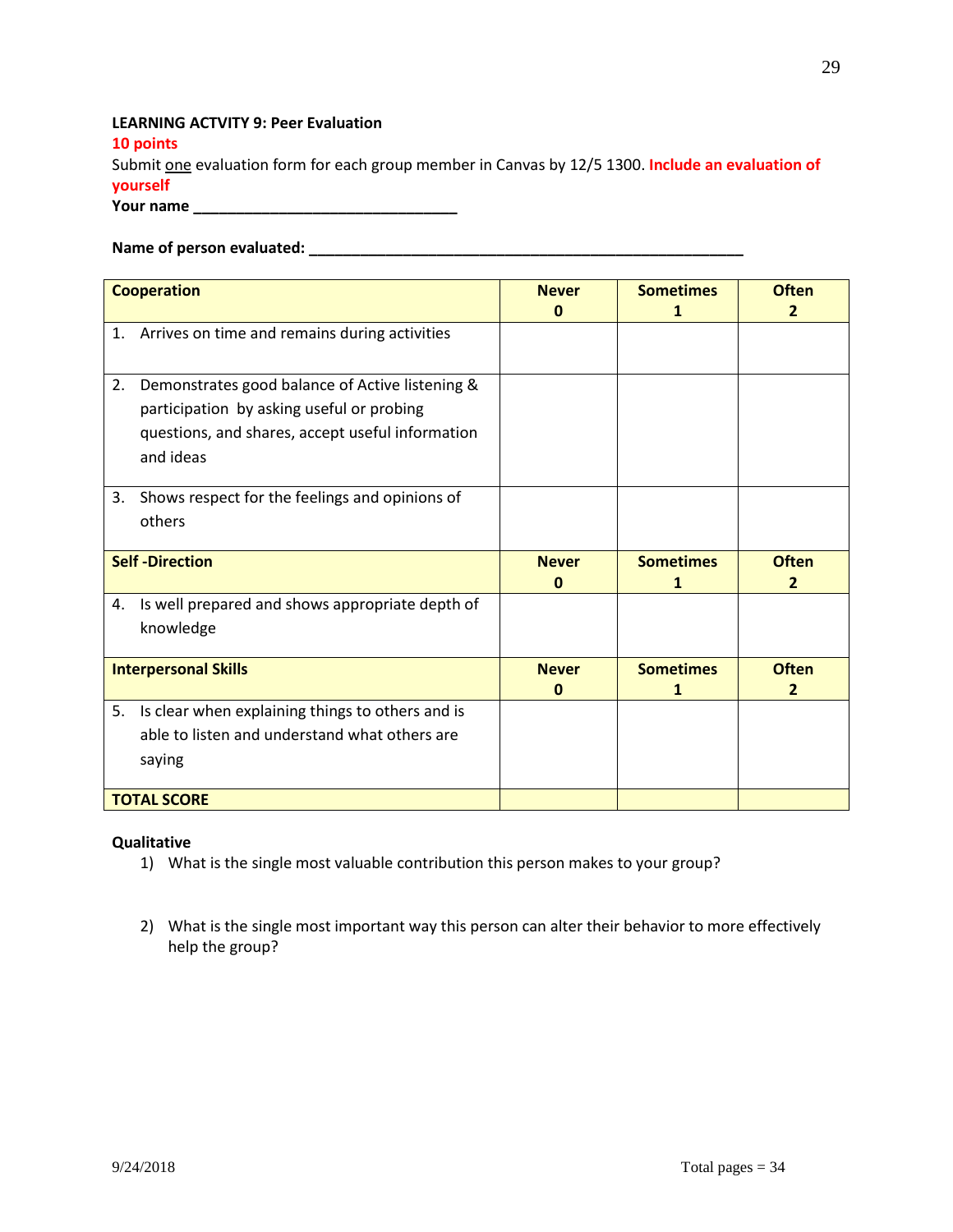# **Learning Activity 10: Research Discussion Board 30 points**

Complete the discussion board in Canvas as outlined. Initial replies due 12/5/18 at 1300 Respond to two peers by 12/7/18

### **Discussion Board Assignment Guidelines**

Netiquette: Written communication is an extremely important factor in the online environment. The ability to communicate clearly and effectively is crucial to preserving the mission of Point Loma Nazarene University (PLNU). To help maintain this type of online etiquette (netiquette), here is a list of rules to follow as you proceed through your online courses.

### **Instructors and students in an online community should be...**

- **Considerate**: Treat each other with respect. Take time to read and respond to each other in such a way that a learning environment can continue to develop. Format your post so that everyone can learn from your knowledge, skills, and abilities.
- **Encouraging**: Not everyone has had previous online experience. Some may spend more time observing (reading other students' postings, remaining invisible for some time) than others. Notice the habits of your students and classmates. Provide encouragement for creative and critical conversation.
- **Helpful**: Even a well-presented course can create some confusion. It is very easy to lose your place or miss reading information on certain links or pages. When other students are lost, offer a helping hand by pointing them in the right online direction so they can regain their confidence in online learning.
- **Aware**: We all have had different life experiences. Be aware that your written word is the only form of communication in an asynchronous learning environment. Use your words carefully. Ask yourself if your comment could possibly be interpreted as insulting, disrespectful, discriminating, mocking, or rude. How would you feel if this comment was directed toward you?

# **The following behaviors should be avoided**:

- **Shouting**: Using all capital letters when communicating in an online environment is known as shouting. This usage is considered a rude method of communicating. Avoid using all capital letters in your online communications.
- **Impatience**: Once you have posted a question or concern to your instructor, please wait patiently for a reply. There is no reason to bully your instructor or make judgment calls about his or her performance. In an online community, patience is a virtue.

# **The following behaviors are disruptive to the learning environment and will not be tolerated at Point Loma Nazarene University**:

• **Inflammatory Behavior**: Inflammatory behavior is the term used for behaving disrespectfully towards others online. This behavior includes, but is not limited to, mocking, shouting, cursing, humiliating, and discriminating against someone in the online environment.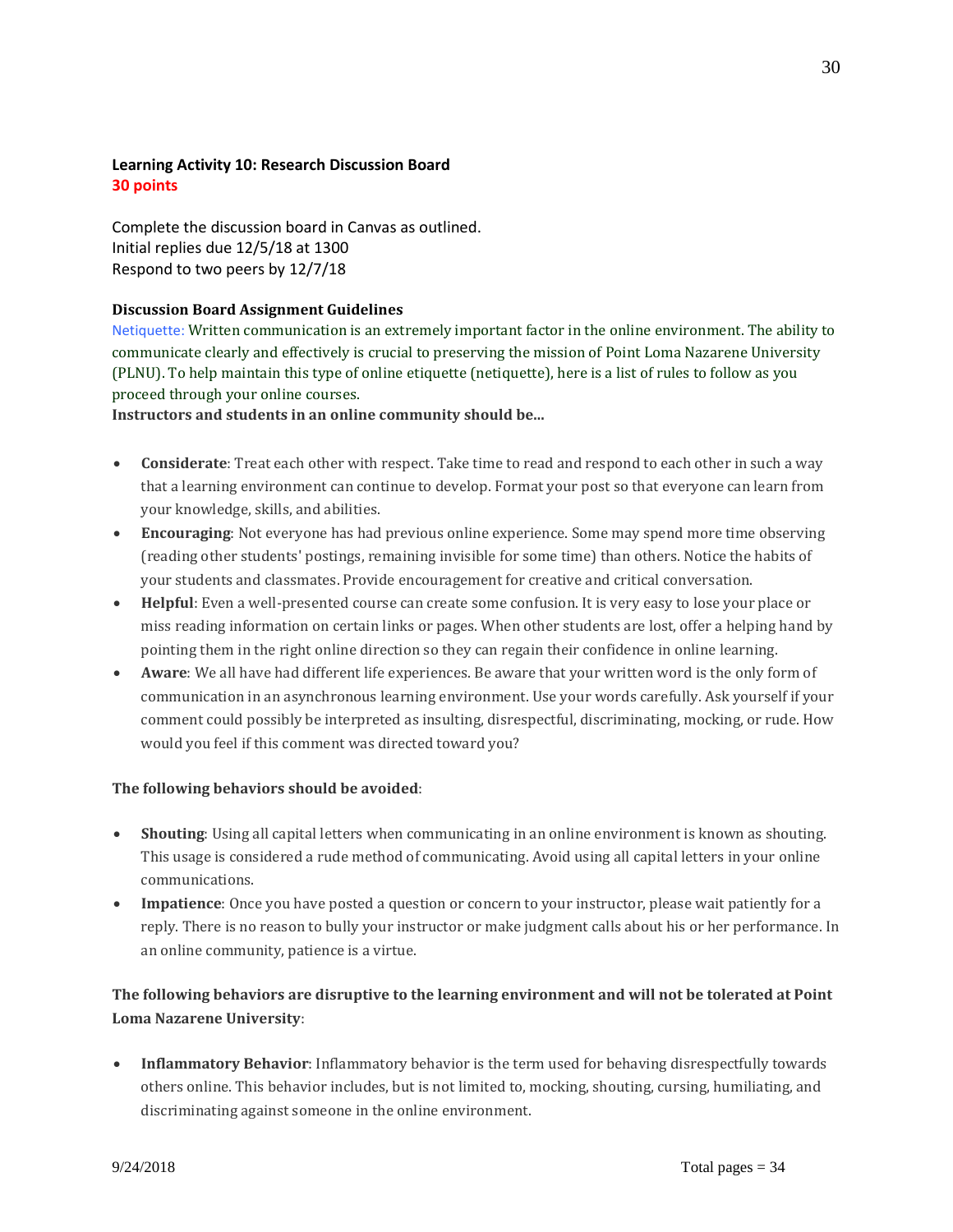- **Disrespect**: Impolite and impertinent behavior--such as putting down or cursing your instructor or any student in an online classroom--will not be tolerated. Tone and presentation of your thoughts are very important. If you disagree with a posting or find one to be personally insulting, please find a way to respond politely or contact the instructor privately.
- **Offensiveness**: An online classroom is not the place for graphic terminology, sexual discussions, swearing, or any pornographic resources. Inappropriate language and materials of this nature are inexcusable and constitutes unacceptable behavior.
- **Discrimination**: Derogatory statements about race, color, national or ethnic origin, religion, sex, age, disability, sexual orientation, and veterans will not be tolerated.

Post your original posting by the due date and respond to 2 peers by the assigned due date. **Whenever possible use references to support your statements. A good response provides helpful information or useful resources, asks thought-provoking questions, and/or gives useful recommendations or feedback. While "great post" can be an emotionally helpful contribution, your reply must include more than "great idea" etc to count as a reply. See rubric**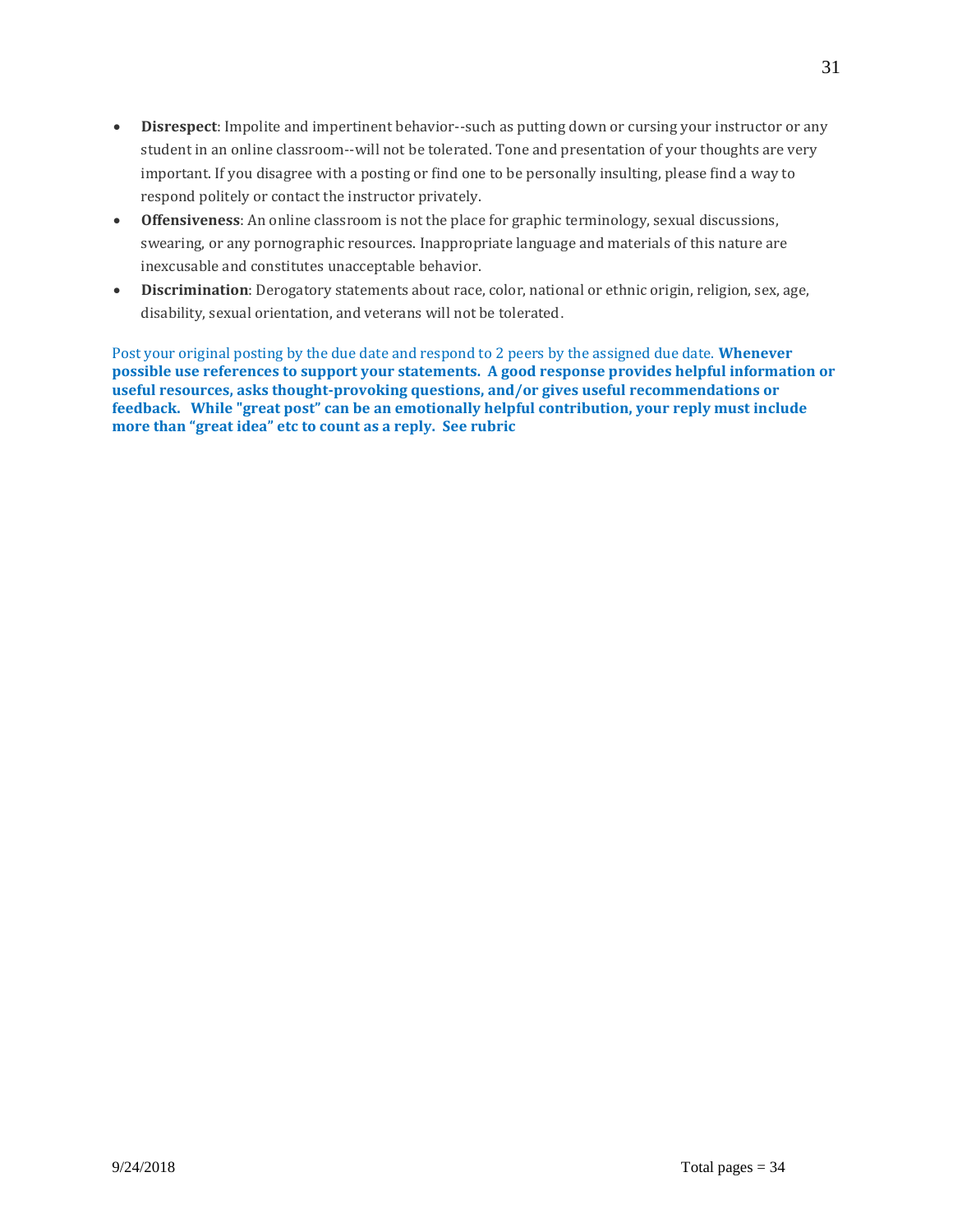|                                         |                                                                                                                                                                                                               | <b>Discussion Board Rubric Criterion</b>                                                                                                                                                                                                   |                                                                                                                                                                                |                                                                                                                                                                                                |
|-----------------------------------------|---------------------------------------------------------------------------------------------------------------------------------------------------------------------------------------------------------------|--------------------------------------------------------------------------------------------------------------------------------------------------------------------------------------------------------------------------------------------|--------------------------------------------------------------------------------------------------------------------------------------------------------------------------------|------------------------------------------------------------------------------------------------------------------------------------------------------------------------------------------------|
|                                         | <b>Unacceptable</b><br>5 pts Student did not<br>meet the requirement at<br>a graduate level.                                                                                                                  | <b>Acceptable</b><br>7 pts                                                                                                                                                                                                                 | <b>Very Good</b><br>8 pts                                                                                                                                                      | <b>Excellent</b><br>10 pts                                                                                                                                                                     |
| <b>Quality of</b><br><b>Discussion</b>  | Unacceptable                                                                                                                                                                                                  | Acceptable                                                                                                                                                                                                                                 | Very Good                                                                                                                                                                      | Excellent                                                                                                                                                                                      |
|                                         | The discussion postings<br>do not further the<br>discussion or do not<br>adequately address the<br>question and/or topic<br>of discussion. The<br>postings show a lack of<br>engagement in the<br>discussion. | The discussion postings<br>are usually thorough in<br>addressing the<br>question and/or topic<br>in a way that respects<br>his/her classmate and<br>furthers or deepens the<br>discussion but some<br>postings need to be<br>strengthened. | Student is consistent in<br>thoroughly addressing<br>the question and/or<br>topic in a way that<br>respects his/her<br>classmate and furthers<br>or deepens the<br>discussion. | Student is consistent in<br>thoroughly addressing<br>the question and/or<br>topic in a way that<br>respects his/her<br>classmate and<br>substantially furthers<br>or deepens the<br>discussion |
| <b>Participation</b>                    | Unacceptable                                                                                                                                                                                                  | Acceptable                                                                                                                                                                                                                                 | Very Good                                                                                                                                                                      | Excellent                                                                                                                                                                                      |
|                                         | Student has not made<br>any attempt to<br>participate in the<br>discussion                                                                                                                                    | Student has met the<br>requirement of three<br>postings for each<br>section and the post<br>are good but could be<br>strengthened.                                                                                                         | Student has met the<br>requirement of three<br>postings for each<br>section and the posts<br>are consistently<br>substantial.                                                  | Student has<br>consistently<br>participated in the<br>discussion and the<br>posts are consistently<br>substantial.                                                                             |
| <b>Support of</b><br><b>Conclusions</b> | Unacceptable                                                                                                                                                                                                  | Acceptable                                                                                                                                                                                                                                 | Very Good                                                                                                                                                                      | Excellent                                                                                                                                                                                      |
|                                         | Student does not<br>adequately support<br>conclusions made.                                                                                                                                                   | Student provides<br>support for conclusion<br>although not<br>consistently.                                                                                                                                                                | Student provides<br>consistent support<br>from course resources<br>and/or life experience<br>to support his/her<br>conclusions.                                                | Student provides<br>consistent and<br>extensive support from<br>course resources<br>and/or life experience<br>to clearly support<br>his/her conclusions.                                       |
| <b>Concepts</b>                         | Unacceptable                                                                                                                                                                                                  | Acceptable                                                                                                                                                                                                                                 | Very Good                                                                                                                                                                      | Excellent                                                                                                                                                                                      |
|                                         | Terms and concepts<br>are neither defined nor<br>used correctly.                                                                                                                                              | Terms and concepts<br>are not expressed as<br>clearly as they ought.                                                                                                                                                                       | Terms and concepts<br>are expressed clearly<br>and used correctly                                                                                                              | Terms and concepts<br>are consistently<br>expressed clearly, used<br>correctly and express<br>in a way that is easy to<br>understand.                                                          |
| <b>Thoroughness</b>                     | Unacceptable                                                                                                                                                                                                  | Acceptable                                                                                                                                                                                                                                 | Very Good                                                                                                                                                                      | Excellent                                                                                                                                                                                      |
|                                         | Discussion postings are<br>not adequately<br>completed.                                                                                                                                                       | Most discussion<br>postings are completed<br>well but some aspects<br>are weak or not fully<br>developed or too<br>wordy.                                                                                                                  | All discussion postings<br>are completed well.<br>Postings are<br>substantial yet<br>succinct.                                                                                 | All discussion postings<br>are completed well.<br>Postings are<br>substantial yet succinct<br>and clearly address the<br>questions and/or<br>concerns raised in the<br>original posting.       |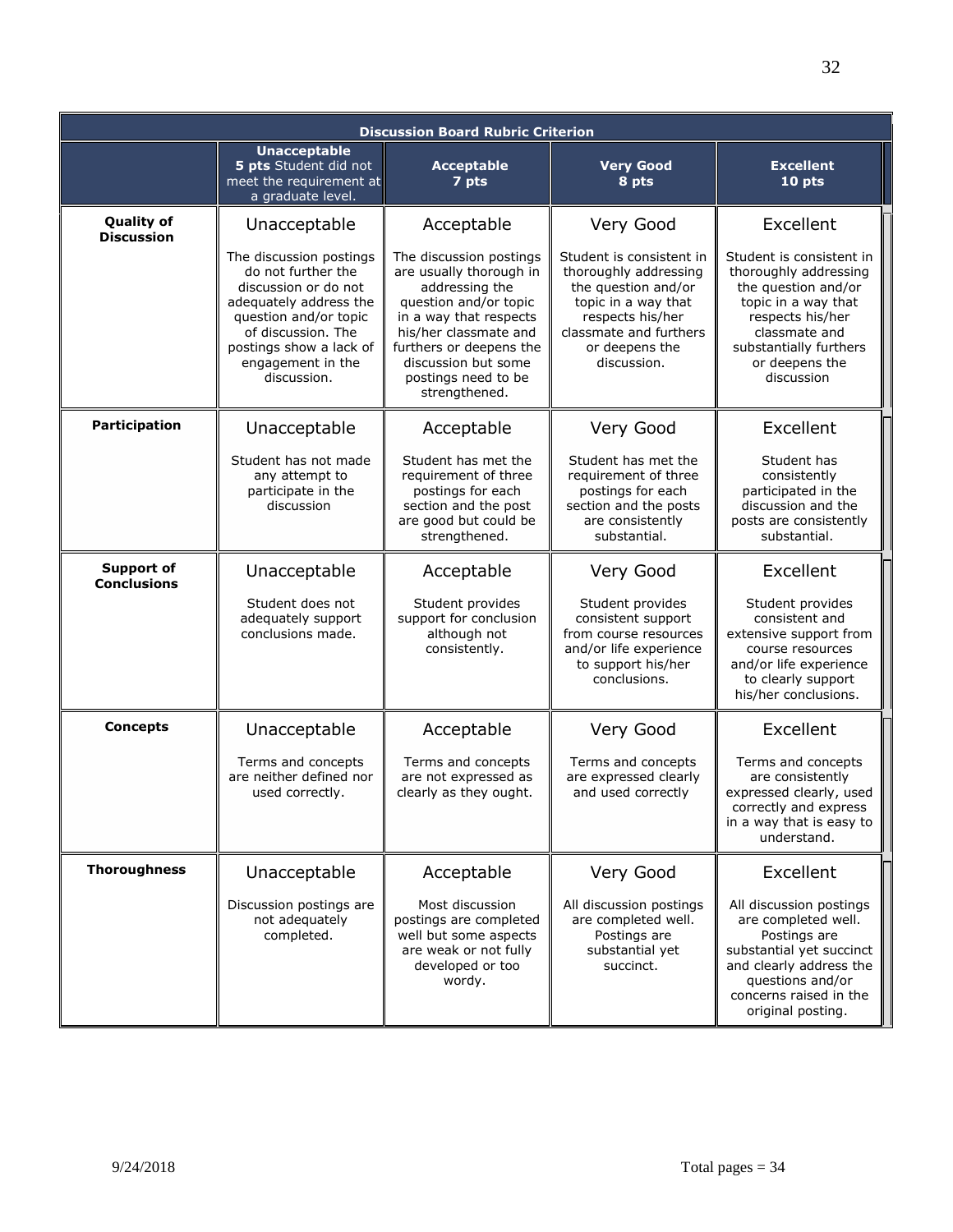**Lesson Plans Week 1** (Please also refer to weekly content table)

### **Topic: Introduction to Nursing Research & EBP**

Outcomes: Upon completion of the class session and discussion, the student will be able to:

- 1. State the significance of research to evidence-based nursing practice.
- 2. Define the concept of evidence-based practice (EBP)
- 3. Discuss the importance of EBP.
- 4. Identify the role of the consumer of nursing research.

### RELATED STUDENT ACTIVITIES:

1. Chapter 1, 2

#### **Week 2**

### **Topic: EBP Process/Research Questions**

- 1. Describe how the research question and hypothesis relate to the other component of the research process.
- 2. Identify the characteristics of research questions and hypotheses.

\_\_\_\_\_\_\_\_\_\_\_\_\_\_\_\_\_\_\_\_\_\_\_\_\_\_\_\_\_\_\_\_\_\_\_\_\_\_\_\_\_\_\_\_\_\_\_\_\_\_\_\_\_\_\_\_\_\_\_\_\_\_\_\_\_\_\_\_\_\_\_

- 3. Discuss the appropriate use of the purpose, aim, or objective of a research study.
- 4. Discuss the purposes of the literature review from the perspective of the research investigator and the research consumer.
- 5. Identify the characteristics of a relevant literature review.
- 6. Describe how a theory guides the framework of research.
- 7. Identify different levels of evidence.
- 8. Discuss the key elements of EBP process.
- 9. Identify the key elements of a focused clinical question in "PICO" format.

### RELATED STUDENT ACTIVITIES:

- 1. Chapter 3, 4, 16
- 2. Article Critical Appraisal Part I
- 3. Develop group EBP question

### **Week 3 Topic: Finding literature**

Outcomes: Upon completion of the class session and discussion, the student will be able to:

\_\_\_\_\_\_\_\_\_\_\_\_\_\_\_\_\_\_\_\_\_\_\_\_\_\_\_\_\_\_\_\_\_\_\_\_\_\_\_\_\_\_\_\_\_\_\_\_\_\_\_\_\_\_\_\_\_\_\_\_\_\_\_\_\_\_\_\_\_\_\_

- 1. Discuss the use of databases to search the literature.
- 2. Discuss the steps of critical appraisal.
- 3. Learn how to screen an article for validity, reliability & applicability.
- 4. Evaluate study results and apply the findings to individual patients.
- 5. State how to make clinical decisions based on evidence from the literature.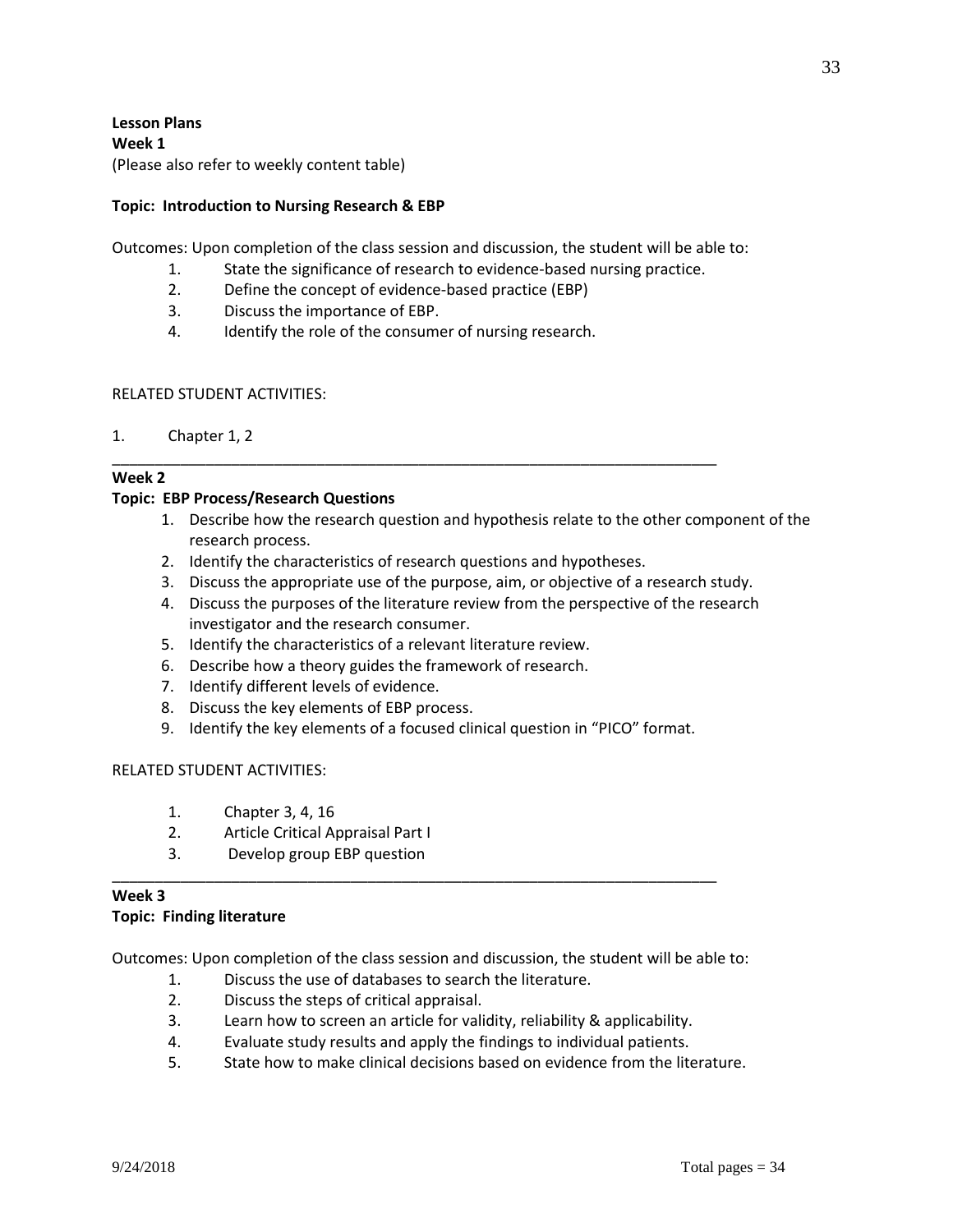### RELATED STUDENT ACTIVITIES:

- 1. Chapter 4,5, 12
- 2. Article Critical Appraisal Part II
- 3. Librarian consultation- Bring computer

### **Week 4 – No class**

### **Find your individual critical appraisal article**

# **Week 5**

### **Topic: Research Design**

Outcomes: Upon completion of the class session and discussion, the student will be able to:

\_\_\_\_\_\_\_\_\_\_\_\_\_\_\_\_\_\_\_\_\_\_\_\_\_\_\_\_\_\_\_\_\_\_\_\_\_\_\_\_\_\_\_\_\_\_\_\_\_\_\_\_\_\_\_\_\_\_\_\_\_\_\_\_\_\_\_\_\_\_\_\_\_\_\_\_\_\_\_

\_\_\_\_\_\_\_\_\_\_\_\_\_\_\_\_\_\_\_\_\_\_\_\_\_\_\_\_\_\_\_\_\_\_\_\_\_\_\_\_\_\_\_\_\_\_\_\_\_\_\_\_\_\_\_\_\_\_\_\_\_\_\_\_\_\_\_\_\_\_\_\_\_\_\_\_\_\_\_

- 1. Define research design.
- 2. Identify the purpose of research design.
- 3. Compare and contrasts the elements that affect control.
- 4. Distinguish the differences between observational and experimental designs.
- 5. Identify the links between study design and EBP.

### RELATED STUDENT ACTIVITIES:

- 1. Chapter 6 ,7
- **2.** Group PICO Question
- 3. Bring PICO article to class for approval
- 4. Write first 3 criteria of critical appraisal

### **Week 6 Topic: Samples**

Outcomes: Upon completion of the class session and discussion, the student will be able to:

\_\_\_\_\_\_\_\_\_\_\_\_\_\_\_\_\_\_\_\_\_\_\_\_\_\_\_\_\_\_\_\_\_\_\_\_\_\_\_\_\_\_\_\_\_\_\_\_\_\_\_\_\_\_\_\_\_\_\_\_\_\_\_\_\_\_\_\_\_\_\_

- 1. Compare and contrast a population and sample.
- 2. Discuss the eligibility criteria for sample selection.
- 3. Define non-probability and probability sampling.
- 4. Discuss the factors that influence determination of sample size.

\_\_\_\_\_\_\_\_\_\_\_\_\_\_\_\_\_\_\_\_\_\_\_\_\_\_\_\_\_\_\_\_\_\_\_\_\_\_\_\_\_\_\_\_\_\_\_\_\_\_\_\_\_\_\_\_\_\_\_\_\_\_\_\_\_\_\_\_

5. List the advantages and disadvantages of different data collection methods.

### RELATED STUDENT ACTIVITIES:

- 1. Chapter 6,7, 11
- 2. Practice research design and sample
- 3. Write synopsis of article in class

### **Week 7**

### **Topic: Data Measurement and Collection**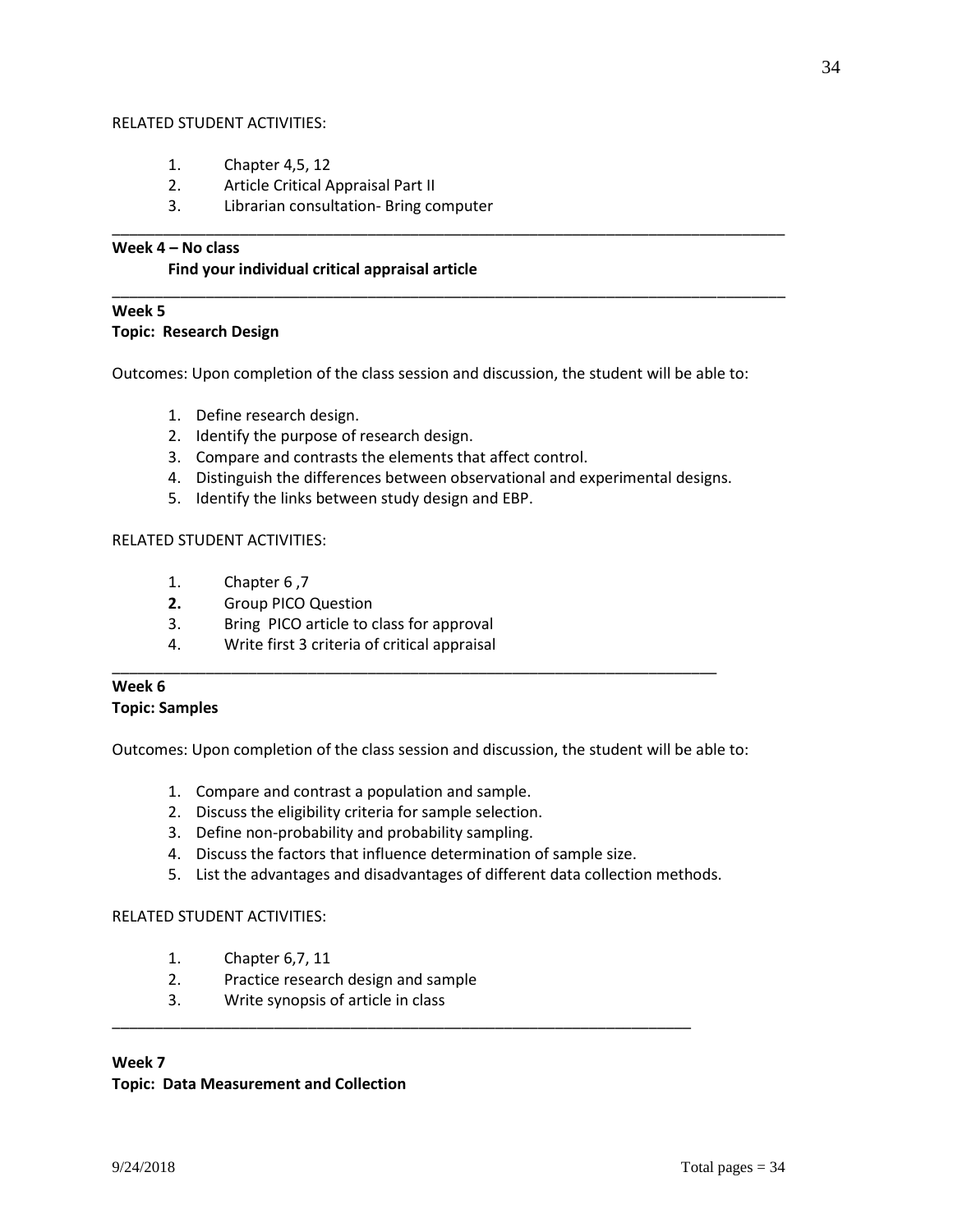### Outcomes:

- 1. Discuss measurement levels in research
- 2. Define importance of knowing measurement levels
- 3. Describe which statistical test is used based on research question
- 4. Describe the importance of research design, and statistical method congruence
- 5. Differentiate between descriptive and inferential statistics.
- 6. Describe a frequency distribution, central tendency

### RELATED STUDENT ACTIVITIES:

- 1. Chapter 10, 13
- 2. Turn in hard copy of rough draft critical appraisal
- 3. Stats analysis individual articles

### **Week 8**

### **Topic: Reliability & Validity**

Outcomes: Upon completion of the class session and discussion, the student will be able to:

**\_\_\_\_\_\_\_\_\_\_\_\_\_\_\_\_\_\_\_\_\_\_\_\_\_\_\_\_\_\_\_\_\_\_\_\_\_\_\_\_\_\_\_\_\_\_\_\_\_\_\_\_\_\_\_\_\_\_\_\_\_\_\_\_\_\_\_\_\_\_\_**

- 1. Define validity and reliability.
- 2. Identify the criteria for critiquing the reliability and validity of measurement tools.
- 3. Describe applicability to clinical practice

# RELATED STUDENT ACTIVITIES:

- 1. Chapter 10
- 2. Write level of evidence, reliability, validity, applicability in class

# **Week 9 Topic: Data Analysis**

Outcomes: Upon completion of the class session and discussion, the student will be able to:

1. Describe the importance of research design, and statistical method congruence

**\_\_\_\_\_\_\_\_\_\_\_\_\_\_\_\_\_\_\_\_\_\_\_\_\_\_\_\_\_\_\_\_\_\_\_\_\_\_\_\_\_\_\_\_\_\_\_\_\_\_\_\_\_\_\_\_\_\_\_\_\_\_\_\_\_\_\_\_\_\_\_\_\_\_\_\_\_\_**

- 2. Differentiate between descriptive and inferential statistics.
- 3. Describe a frequency distribution, central tendency

# RELATED STUDENT ACTIVITIES

- 1. Complete critical appraisal writing
- 2. Explain data analysis as it pertains to own article
- 3. Turn in EBP grid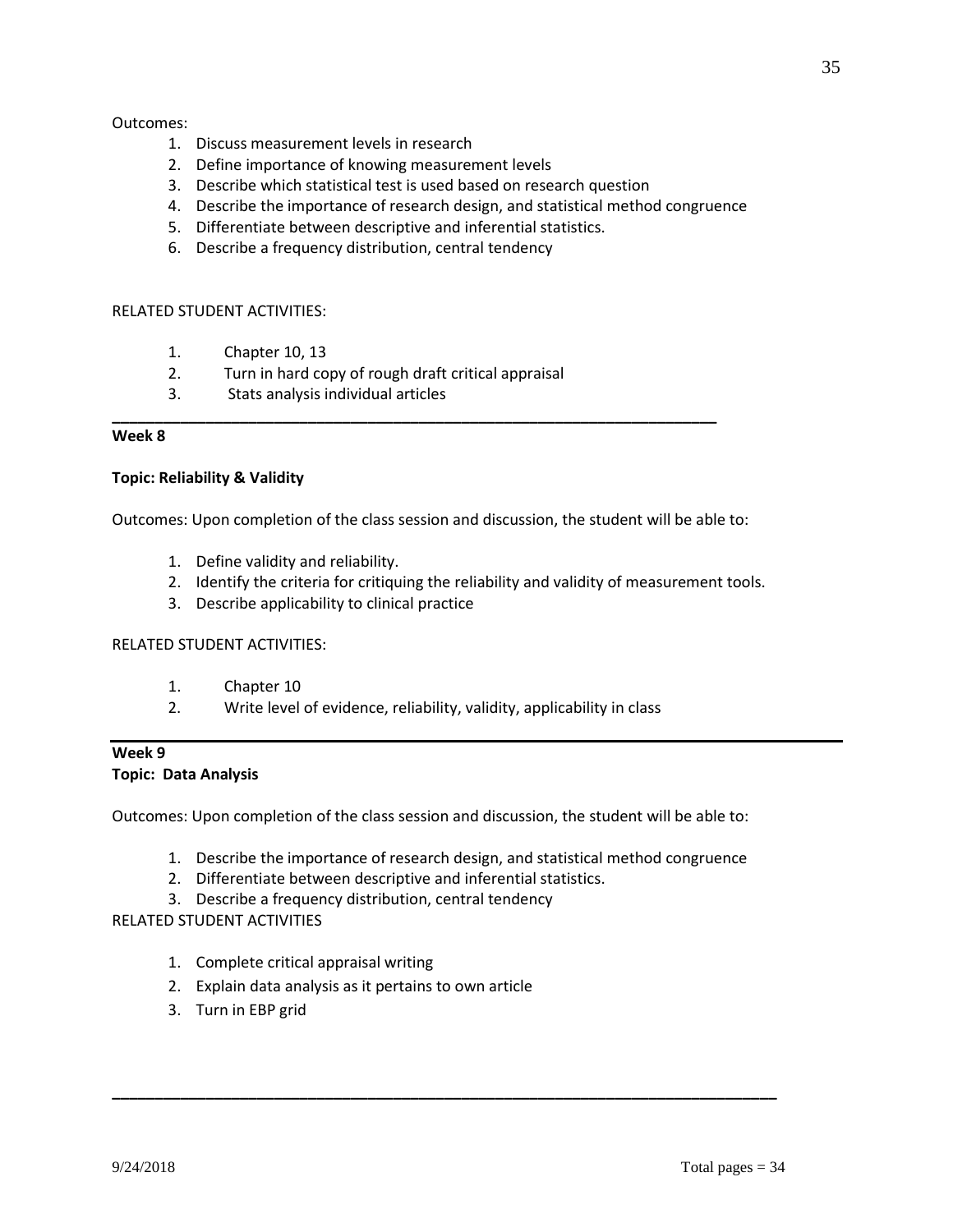# **Week 10 Topic: Reporting Findings**

Outcomes: Upon completion of the class session and discussion, the student will be able to

### RELATED STUDENT ACTIVITIES:

- 1. Chapter 8
- 2. Review Abstract format
- 3. Begin human subjects training

# **Week 11 Topic: Qualitative Studies and findings**

Outcomes: Upon completion of the class session and discussion, the student will be able to:

\_\_\_\_\_\_\_\_\_\_\_\_\_\_\_\_\_\_\_\_\_\_\_\_\_\_\_\_\_\_\_\_\_\_\_\_\_\_\_\_\_\_\_\_\_\_\_\_\_\_\_\_\_\_\_\_\_\_\_\_\_\_\_\_\_\_\_\_\_\_

- 1. Identify connections between worldview, research question and research methods.
- 2. Identify the processes of phenomenological, grounded theory, ethnographic methods
- 3. Identify the criteria for critiquing a qualitative research report.
- 4. Evaluate the strengths and weakness of a qualitative research report
- 5. Distinguish statistical vs. clinical significance.

### RELATED STUDENT ACTIVITIES:

- 1. Chapter 9, 10
- 2. EBP Group abstract due in canvas

### **Week 12 Topic: Research Ethics & IRB**

Outcomes: Upon completion of the class session and discussion, the student will be able to:

\_\_\_\_\_\_\_\_\_\_\_\_\_\_\_\_\_\_\_\_\_\_\_\_\_\_\_\_\_\_\_\_\_\_\_\_\_\_\_\_\_\_\_\_\_\_\_\_\_\_\_\_\_\_\_\_\_\_\_\_\_\_\_\_\_\_\_\_\_\_\_\_

- 1. Discuss the historical background that led to the development of ethical guidelines for the use of human subjects in research.
- 2. Identify the essential elements of an informed consent form.
- 3. Describe the institutional review board (IRB)'s role in the research review process.

**\_\_\_\_\_\_\_\_\_\_\_\_\_\_\_\_\_\_\_\_\_\_\_\_\_\_\_\_\_\_\_\_\_\_\_\_\_\_\_\_\_\_\_\_\_\_\_\_\_\_\_\_\_\_\_\_\_\_\_\_\_\_\_\_\_\_\_\_\_\_\_\_\_\_\_\_\_\_\_\_\_\_\_\_\_**

- 4. Identify barriers to EBP and strategies to address each barrier.
- 5. Describe the strategies for implementing EBP changes.

### RELATED STUDENT ACTIVITIES:

- 1. Ch 11, 13
- 2. DUE: Informed Consent Module
- 3. Critical appraisal due

#### **Week 14 & 15**